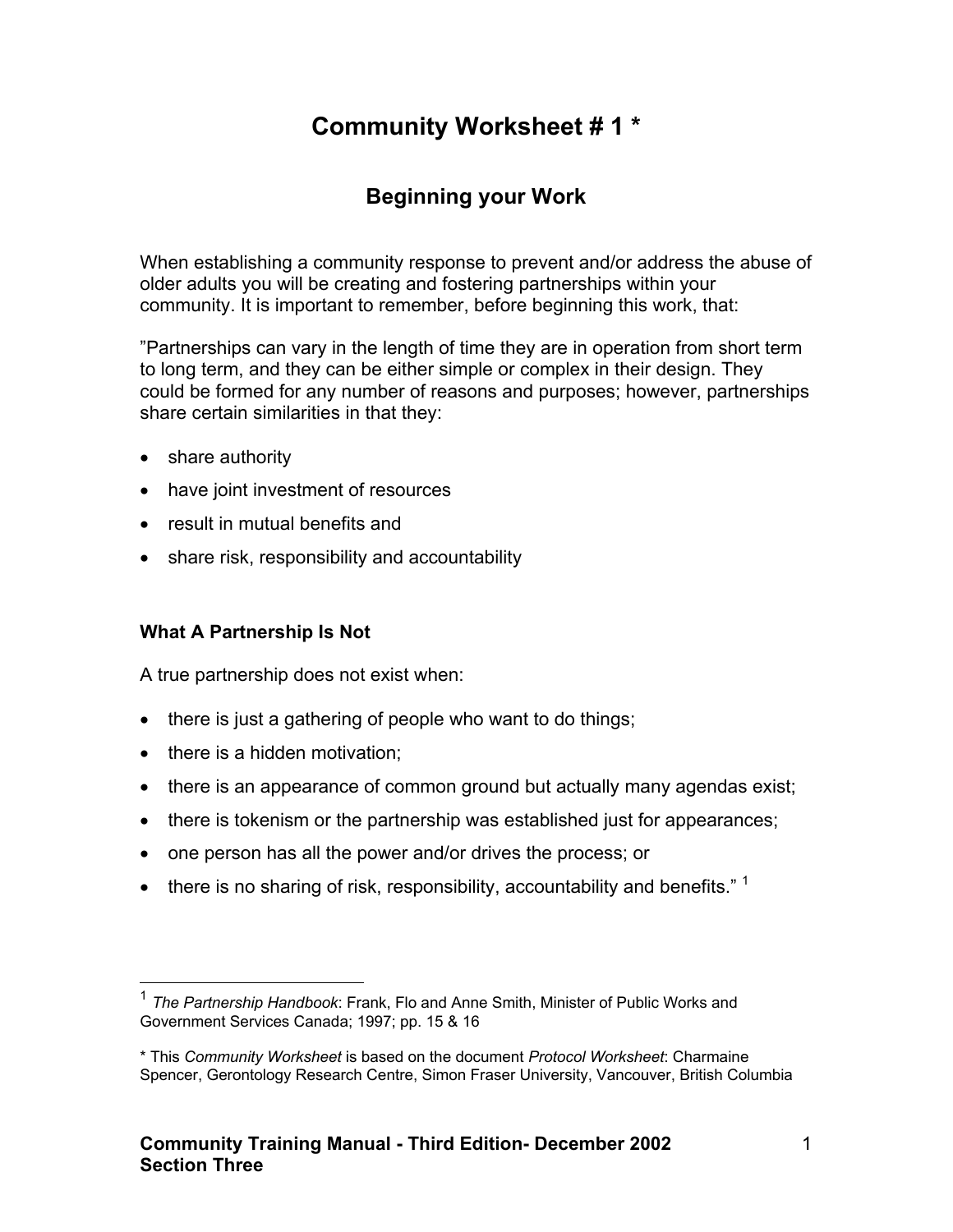# **Community Worksheet # 1 (Continued)**

**Who** should be involved in the development of a community response to older adult abuse in your community?

- Older adults
- Someone who can advocate on their behalf
- Someone who works with older adults
- Someone who provides a community service
- Anyone who is being asked to act or take on responsibilities

### **Who would you include?**

### **Before your group begins their work you will need to answer:**

- 1. **What** is the purpose of the actions you will take to prevent and/or respond to the abuse of older adults in your community?
- To affirm the right of all persons to live without abuse?
- To help abused persons and those who might be potentially abused?
- To ensure that those who have been abused will feel confident to admit the abuse and seek help?
- As a social recognition that the abuse of people will not be tolerated?
- To alert others of abusive situations (while respecting the confidentiality rights of the abused person)?
- To avoid re-victimization?

### **What other purposes would you include for your community?**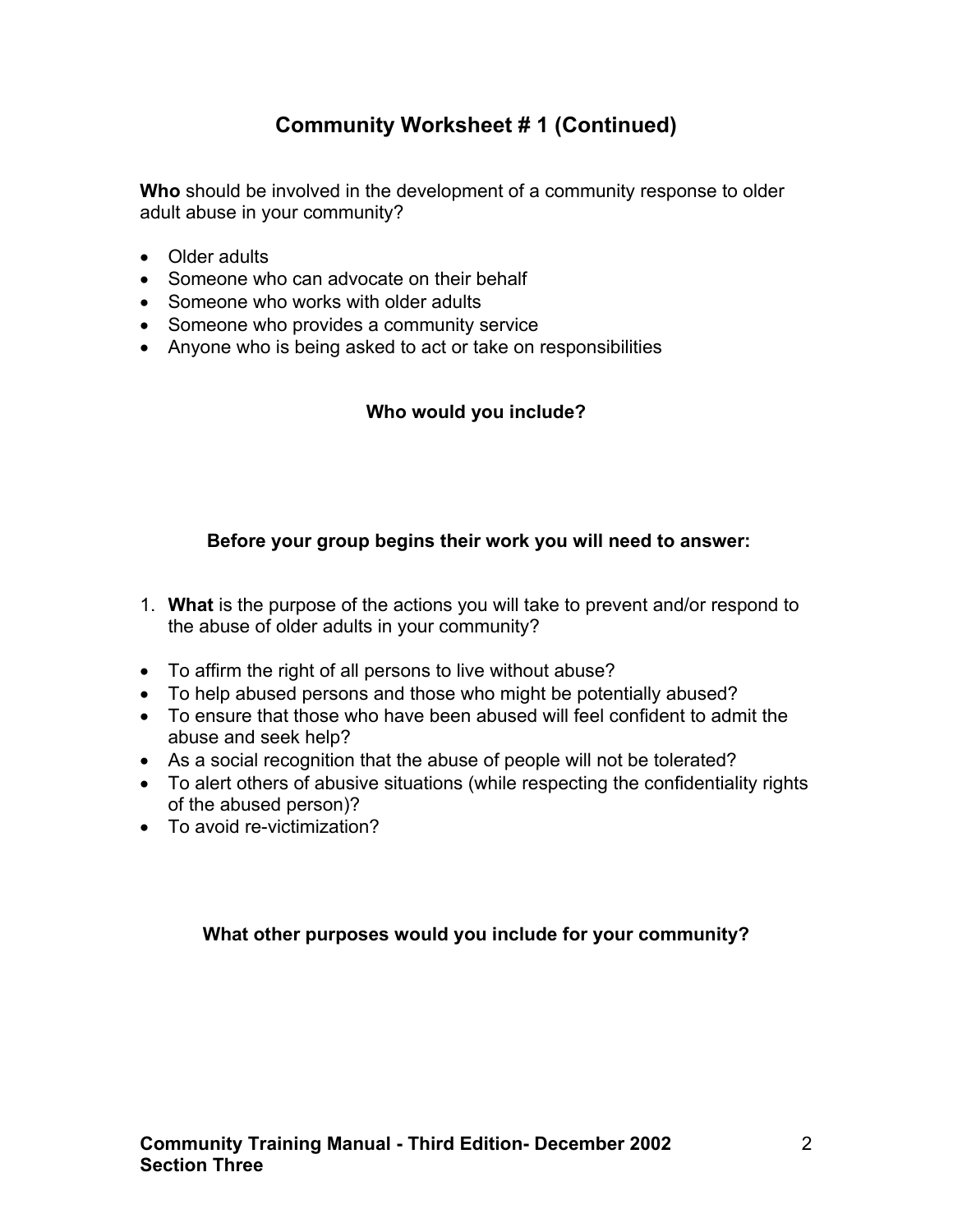# **Community Worksheet # 1 (Continued)**

- 2. **What** are the principles that will guide the actions taken and the way you work with other community members:
- Respecting the abused person's right to make decisions about his or her wellbeing?
- Respecting the skills, knowledge and experience that each party brings to the table?
- Fostering/better ensuring social justice (fairness; upholding community responsibility)?
- Helping to assure that safety, well-being and rights (including confidentiality) of the abused person are considered before those of any other individuals or agencies/organizations?
- Respecting the way that the person lives his or her life?
- Trying to do the least harm?
- Ensuring that, until the abuse is substantiated, the rights of the suspected abuser to be treated fairly are respected and safeguarded to the fullest extent possible?

### **What principles would you include for your community?**

3. **What** definition of "abuse" are you going to use? Is there a common understanding of what abuse is and can this common understanding/definition be used by various community partners?

### **What is the common understanding of what abuse is in your community?**

- 4. **What** specific types of abuse should you focus on? **If you do not include them all, why not?**
- Physical abuse?
- Emotional/Psychological abuse?
- Neglect (active and passive)?
- Sexual abuse?
- Financial abuse?
- Medical/medication abuse?
- Violation of rights?
- Systemic abuse?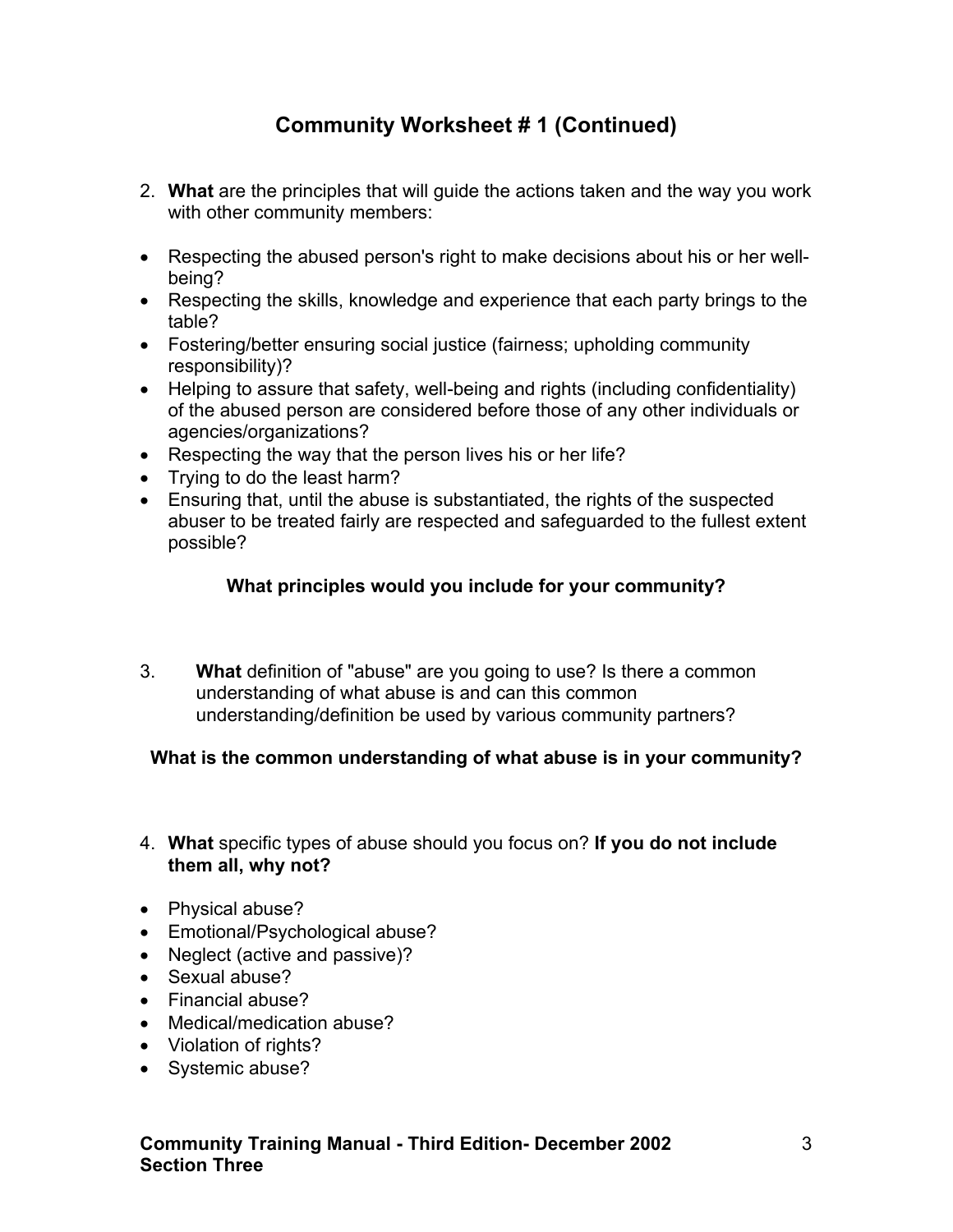# **Community Worksheet # 1 (Continued)**

5. **What** resources are currently available in your community to help and support older adults who have been abused or neglected?

**List all that you can think of.**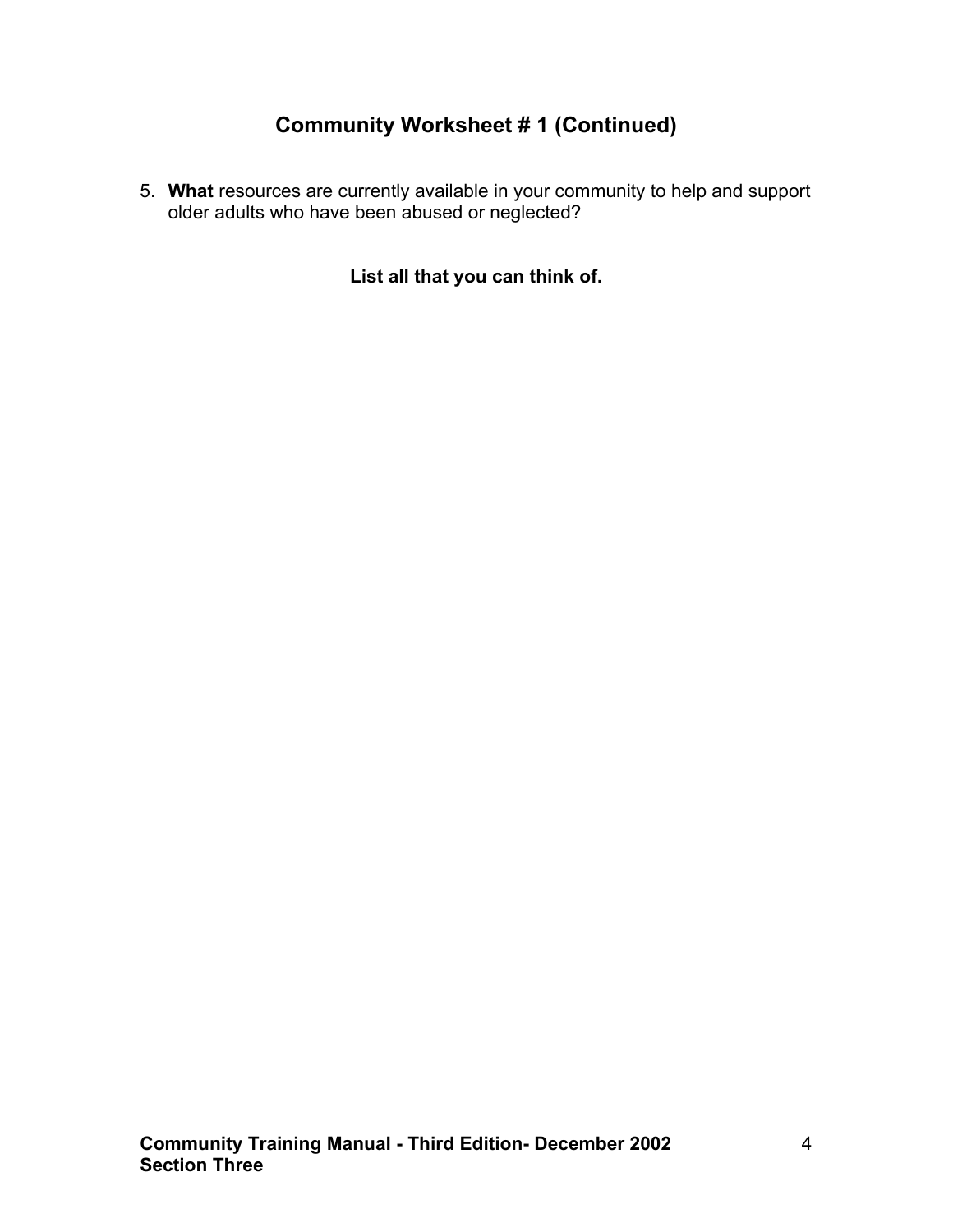### **Community Worksheet # 2 \***

# **My Community**

- 1. How do I define my community?
- 2. Do I belong to more than one community and, if so, what is the relationship between my different communities?
- 3. Have I been involved in community development activities in my community(ies)? If so, what types of activities have I been involved in?
- 4. Am I aware of any activities presently occurring in my community that address abuse (in general)? If so, what are these activities?
- 5. Am I aware of any activities presently occurring in my community that address the abuse of older adults? If so, what are these activities?
- 6. Have I been involved in the activities that address the abuse of older adults in my community? If so, what types of activities?
- 7. What sort of activities addressing the abuse of older adults would I like to see in my community?
- 8. How would or might these activities improve quality of life?

<sup>\*</sup> Adapted from: The Community Development Handbook: A Tool to Build Community Capacity: Frank, Flo and Anne Smith; Human Resources Development Canada; Minister of Public Works and Government Services Canada 1999; Section 1 - p. 16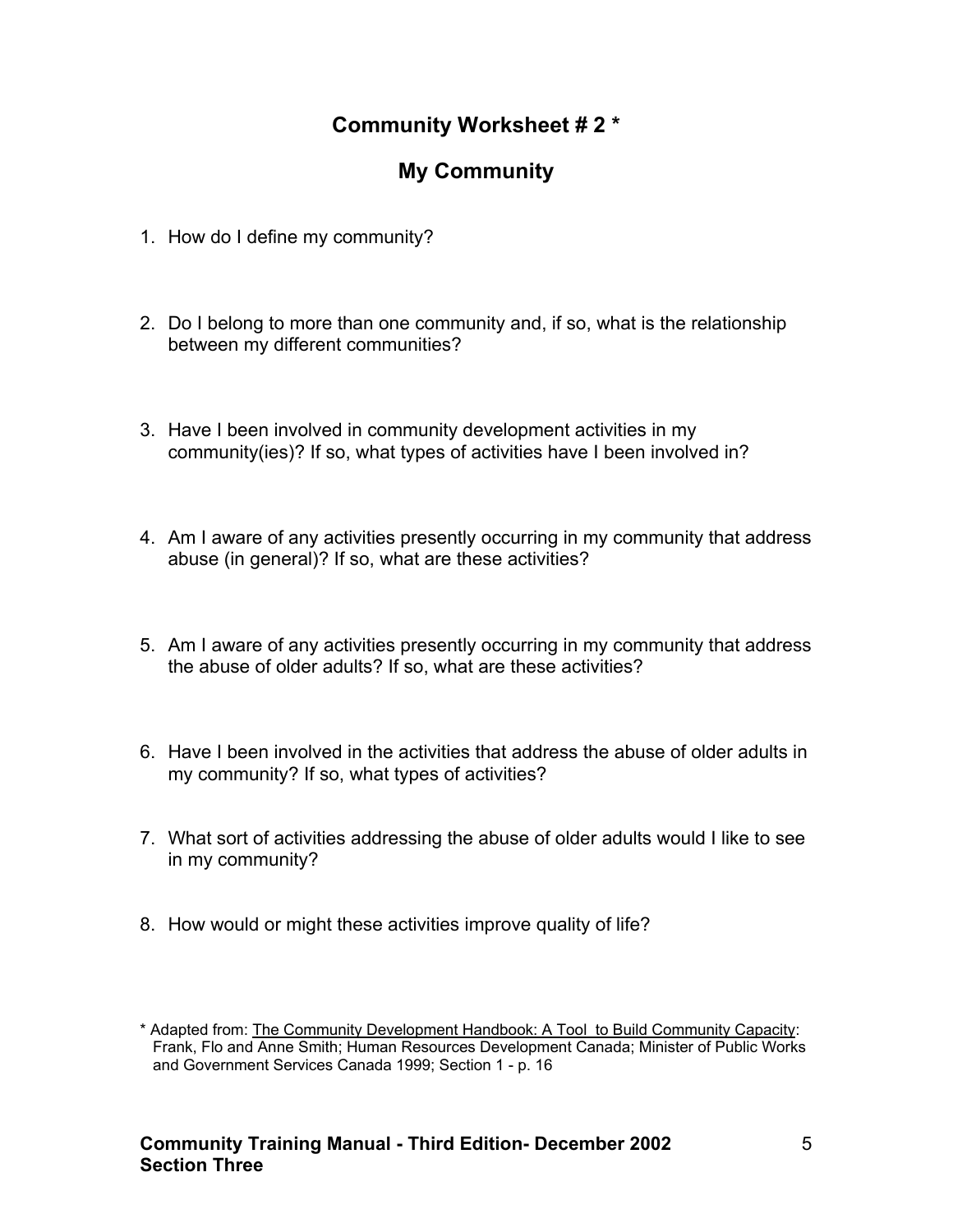### **Community Worksheet # 3**

### **Community Issues**

#### **Look at your listing of all those should be involved in a community response to older adult abuse**

- 1. **Are** there currently any barriers in the community to working together?
- Different definitions or understandings of abuse
- Overlapping jurisdiction
- Different (conflicting) service delivery approaches
- None, or not enough, older adult volunteers to assist you in and/or inform your work

#### **What have been the obstacles faced by community development initiatives that people in your community have noted in the past?**

- 1. **What** community resources currently exist that can help prevent older adult abuse and/or respond to abusive situations when they are discovered? Are these community resources represented in your community response to the abuse of older adults?
- 2. **Is there** anyone else who should be involved in your community response to the abuse of older adults?
- 3. **What** do you need to do to recruit these individuals/agencies/organizations to assist you with your work?
- 4. **How** can we **overcome** barriers/bring these resources together to respond to prevent and/or respond to abuse?
- 5. **How** do you ensure that you are being inclusive in terms of attracting/recruiting all those that could assist you with your work?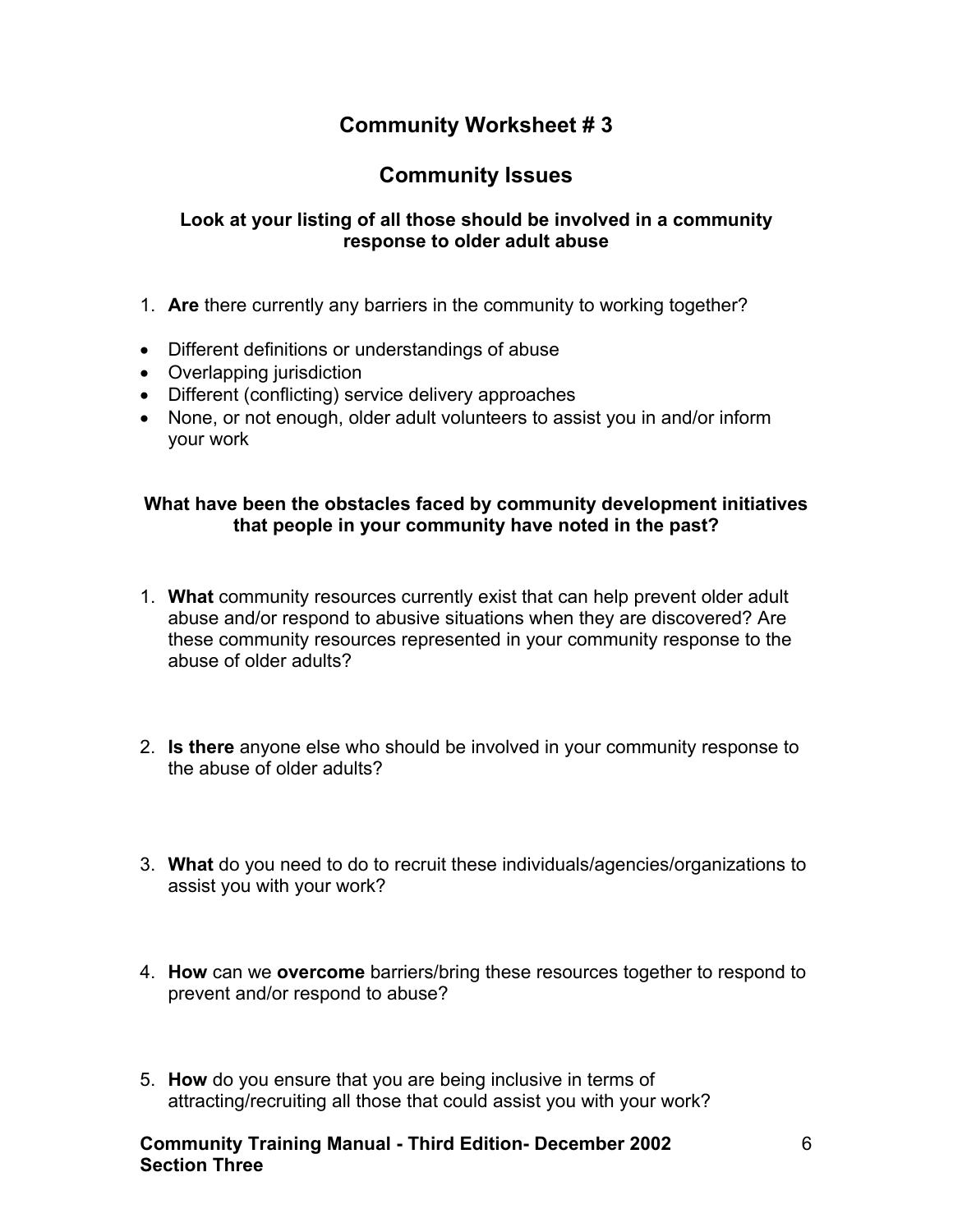### **Community Worksheet # 4 \***

# **Special issues regarding the abused person**

- 1. **How** will you ensure that those who are abused feel comfortable and confident in terms of telling someone that they are being abused/talking to someone about their situation?
- 2. **How** will you determine what the abused older adult wants?
	- Asking
	- Active listening
	- Understanding the person's fears and concerns
	- Fostering a trusting relationship
	- Identifying potential options
	- Giving the person information about what is abusive
- 3. **In what ways** could you help insure that the abused person's wishes are respected?
- 4. **When** is the abused person's consent required? Are there circumstances when it is not?

#### **If the abused person has the mental capacity to make decisions, how do we honour their right to live at risk?**

<sup>\*</sup> This *Community Worksheet* is based on the document *Protocol Worksheet*: Charmaine Spencer, Gerontology Research Centre, Simon Fraser University, Vancouver, British Columbia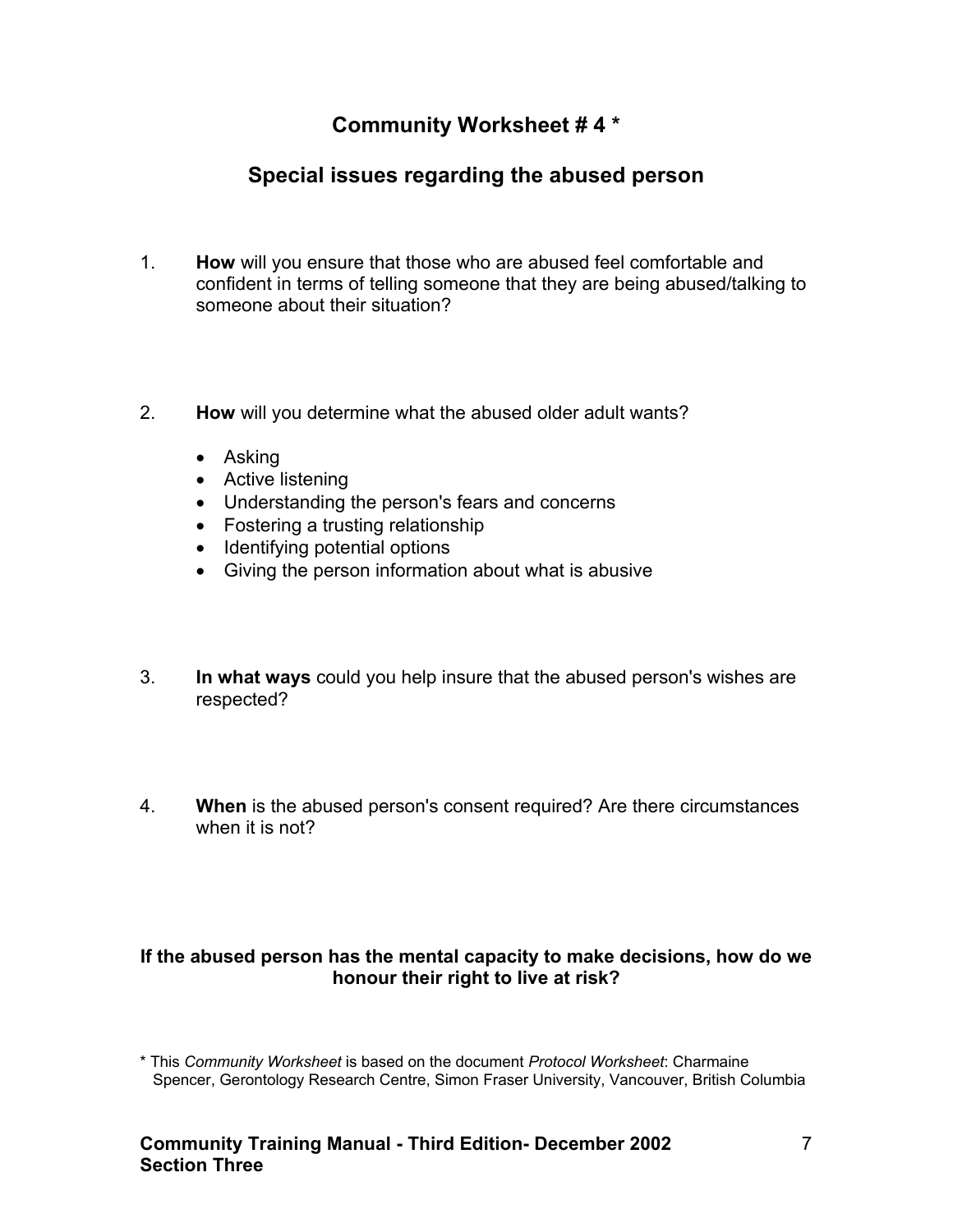### **Community Worksheet # 5 \***

# **Evaluation**

### **What would you consider as "proof" that your activities are effective?**

- 1. **What** steps do you need to take to ensure that people in your community are familiar with the activities you have undertaken to address the issue of the abuse of older adults?
- 2. **What** tools will you use to gage whether or not the strategies that you are using to prevent and/or address abuse in your community are effective?
- 3. Are the tools that you are using obtaining the kind of information that you feel you require? For example, do they tell you:
	- Are people familiar with your activities?
	- Are abused persons seeking assistance/talking about their situations?
	- Are community members willing to assist you in your work?
	- Are the community partners who are assisting you with your work feeling included in your efforts? Do they feel that their contributions are respected?

### **What other kinds of information do you feel you would like to learn about the effectiveness of your activities?**

### **Sustainability**

### **Finally…..How do you maintain the work that you have begun?**

\*This *Community Worksheet* is based on the document *Protocol Worksheet*: Charmaine Spencer, Gerontology Research Centre, Simon Fraser University, Vancouver, British Columbia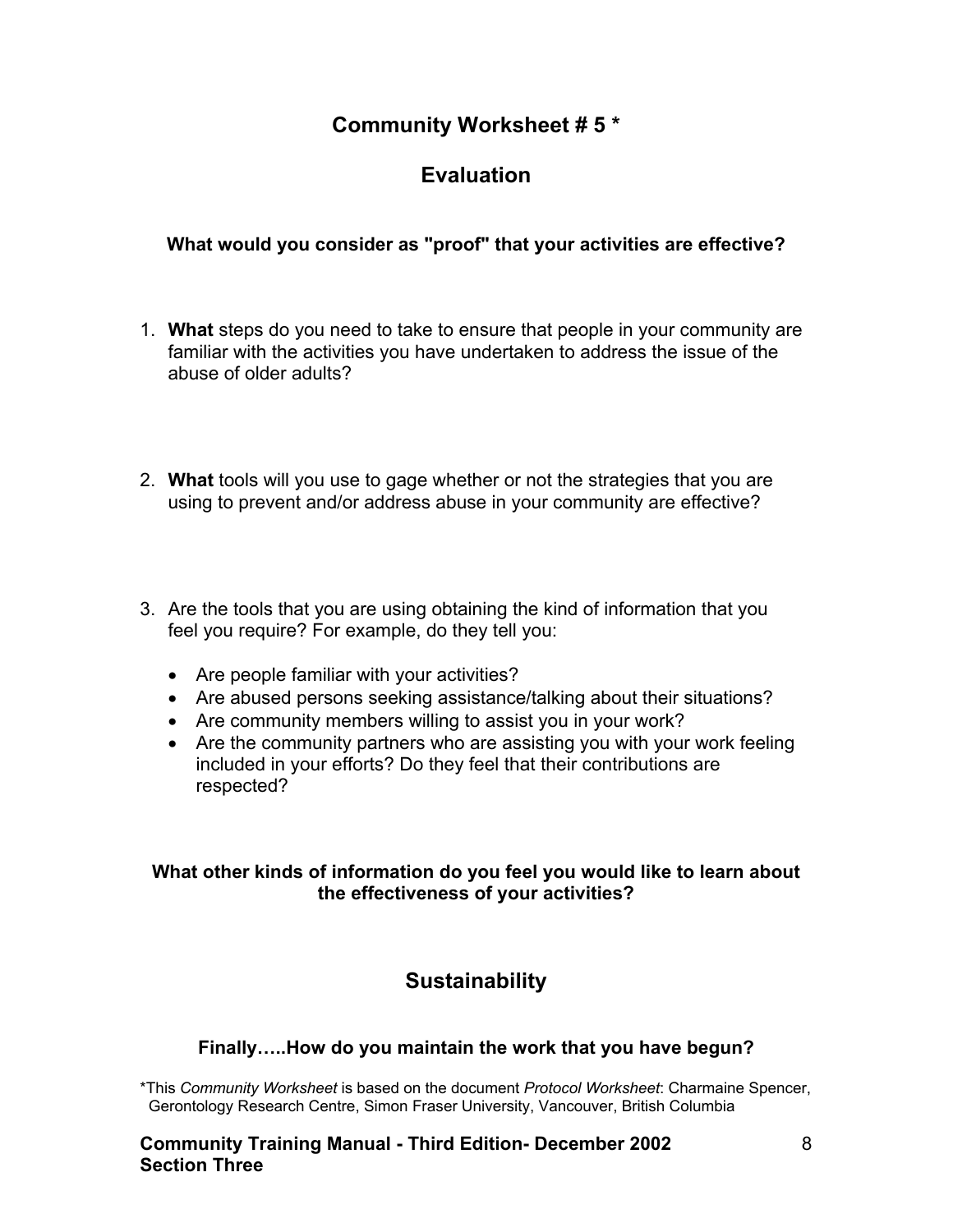### **Community Worksheet # 6 \***

### **Workshops**

- 1. Please rank in order of preference, the following list of possible workshop topics relating to the development of a Community Response Network in your community. Start with "1" as the topic of greatest interest to you and "11" as the topic of least interest to you:
	- What is a Community Response Network?
	- \_\_\_\_\_ Attitude, knowledge and skills needed to develop a Community Response Network?
	- \_\_\_\_\_ How do I begin to develop a Response Network in my community?
	- How do I build support for the creation of a Response Network in my community?
	- \_\_\_\_\_ Creating a plan for the development of a Response Network (the strategic planning process)
	- \_\_\_\_\_ Understanding my community (community assessment)
	- **\_\_\_\_\_** Developing community partnerships
	- **EXECUTE:** Building on community capacity
	- **Common implementation issues and concerns**
	- **EXECUTE:** Approaches to problem identification and solutions
	- **EXECUTE:** Maintaining the momentum of a Community Response Network
- 2. Please rank in order of preference, the following list of possible workshop topics related to the abuse of older adults. Start with "1" as the topic of greatest interest to you and "8" as the topic of least interest to you:
	- What is the abuse of older adults?
	- How do I recognize abuse?
	- \_\_\_\_\_ What are the ways I could assist an older adult that I suspect is being abused?
		- \_\_\_\_\_ What are older adult's rights?
	- What laws/legislation effect the way that I might assist an abused older adult?
	- \_\_\_\_\_ What agencies/organizations could assist me in providing assistance to an abused older adult?
	- \_\_\_\_\_ What people could assist me in providing assistance to an abused older adult?
	- \_\_\_\_\_ Understanding Dementia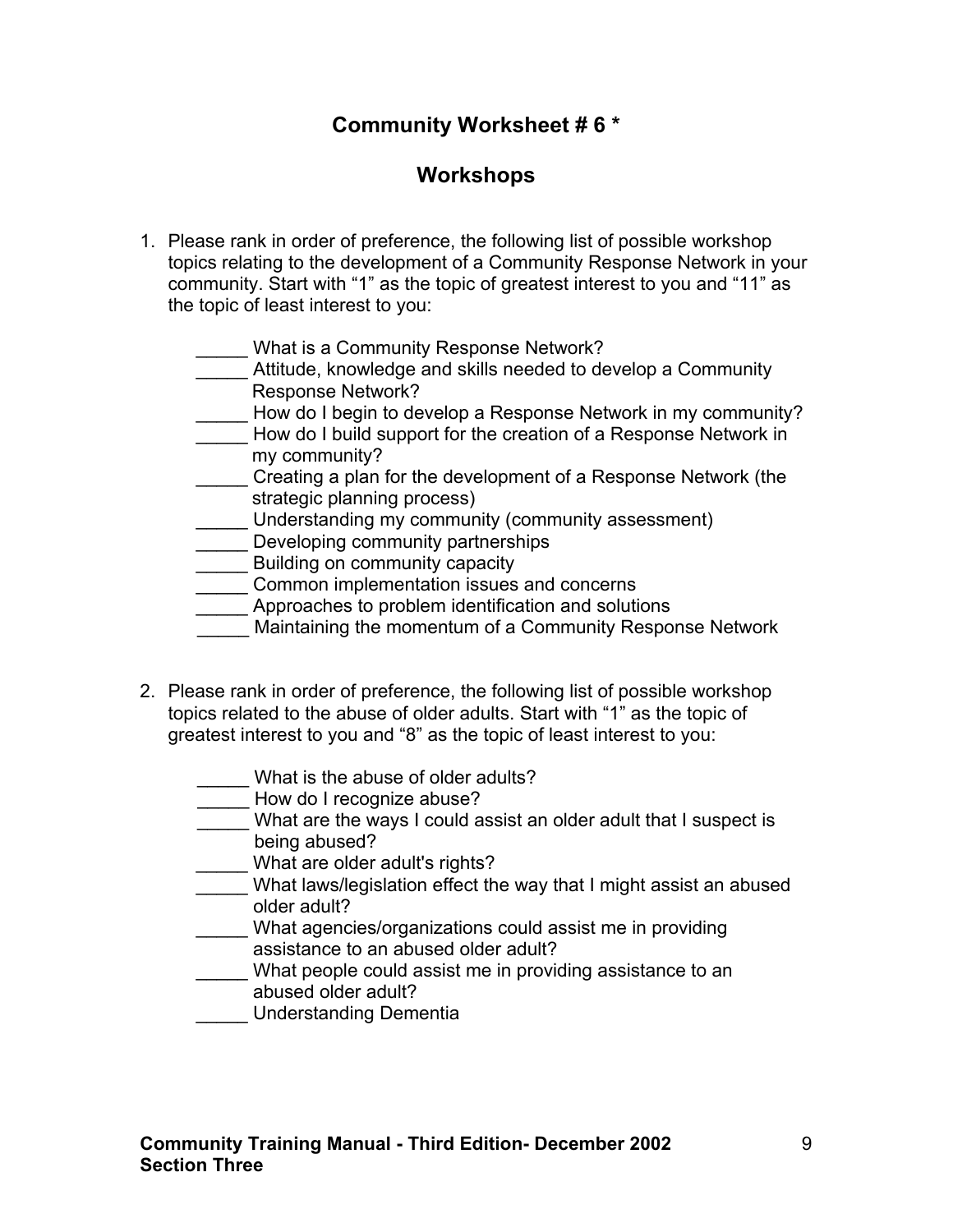# **Community Worksheet # 6 (Continued) \***

3. Are there particular questions or concerns that you would like to see addressed in the workshop? If so, please list these questions/concerns below:

\* Adapted from: The Community Development Facilitator's Guide: A Tool to Support the Community Development Manual: Frank, Flo and Anne Smith; Human Resources Development Canada; Minister of Public Works and Government Services Canada 1999; Appendix A, Page 45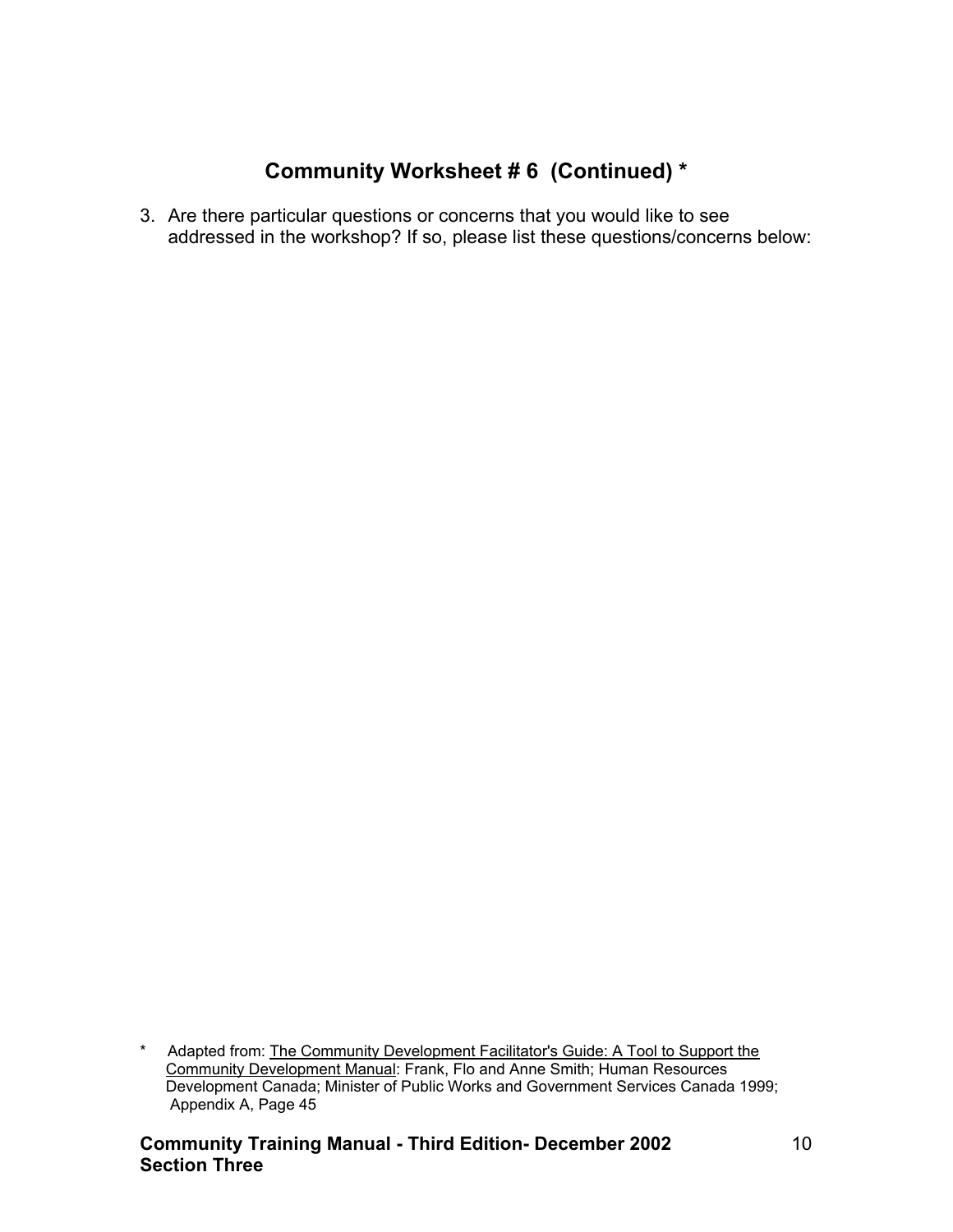#### The Wheel of Power and Control



Adapted from: Domestic Abuse Intervention Project; 306 West Fourth Street, Duluth, Minnesota

----------------------------------------------------------------------------------------------------------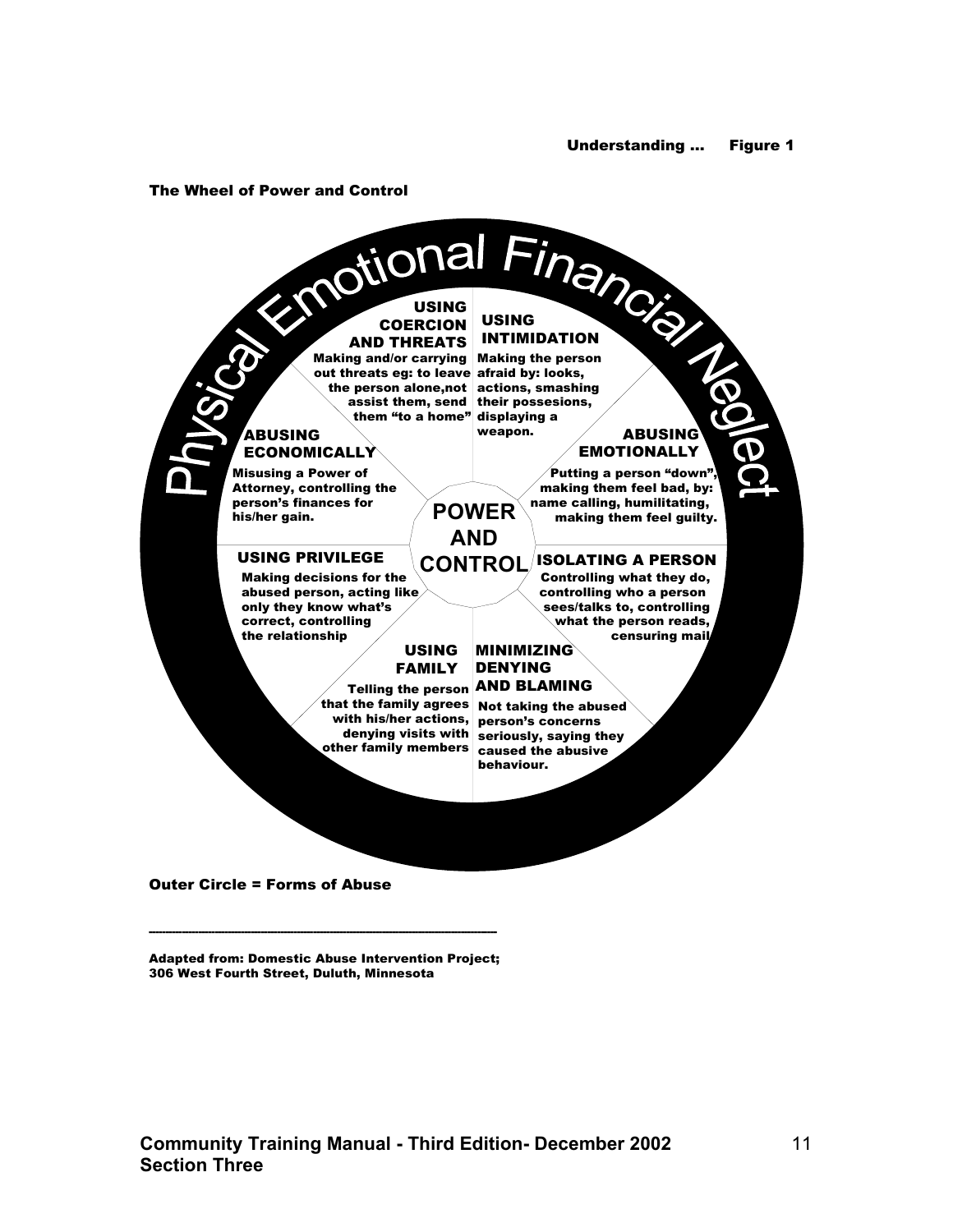#### The Wheel of Equality



Adapted from: Domestic Abuse Intervention Project; 306 West Fourth Street, Duluth, Minnesota

----------------------------------------------------------------------------------------------------------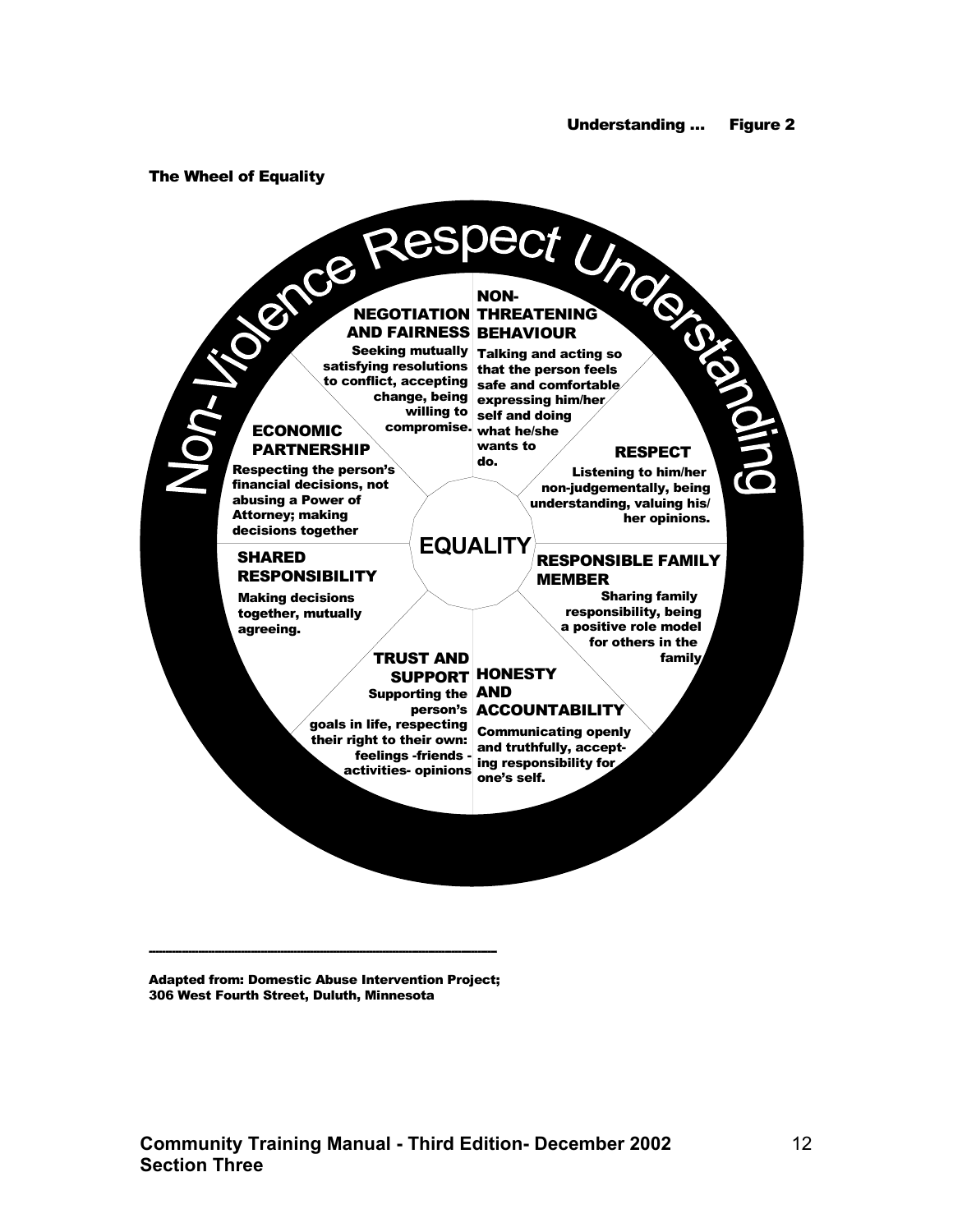

Between 87-94% of all families accept some forms of conventional violence in childrearing practices.

A 1990 study found that between 1961 and 1983, 732 older adults (over 65 years of age) died from homicide. This is approximately 8% of all homicides during that time period. Older adults constituted about 8% of the population during those years as well. Over half of them (55%) were murdered by someone known to them and the most common method of death (39%) was beating.

In 1990, Statistics Canada found that among all homicides classified as "domestic", 46% were women killed by an intimate partner and 10% were parents killed by offspring.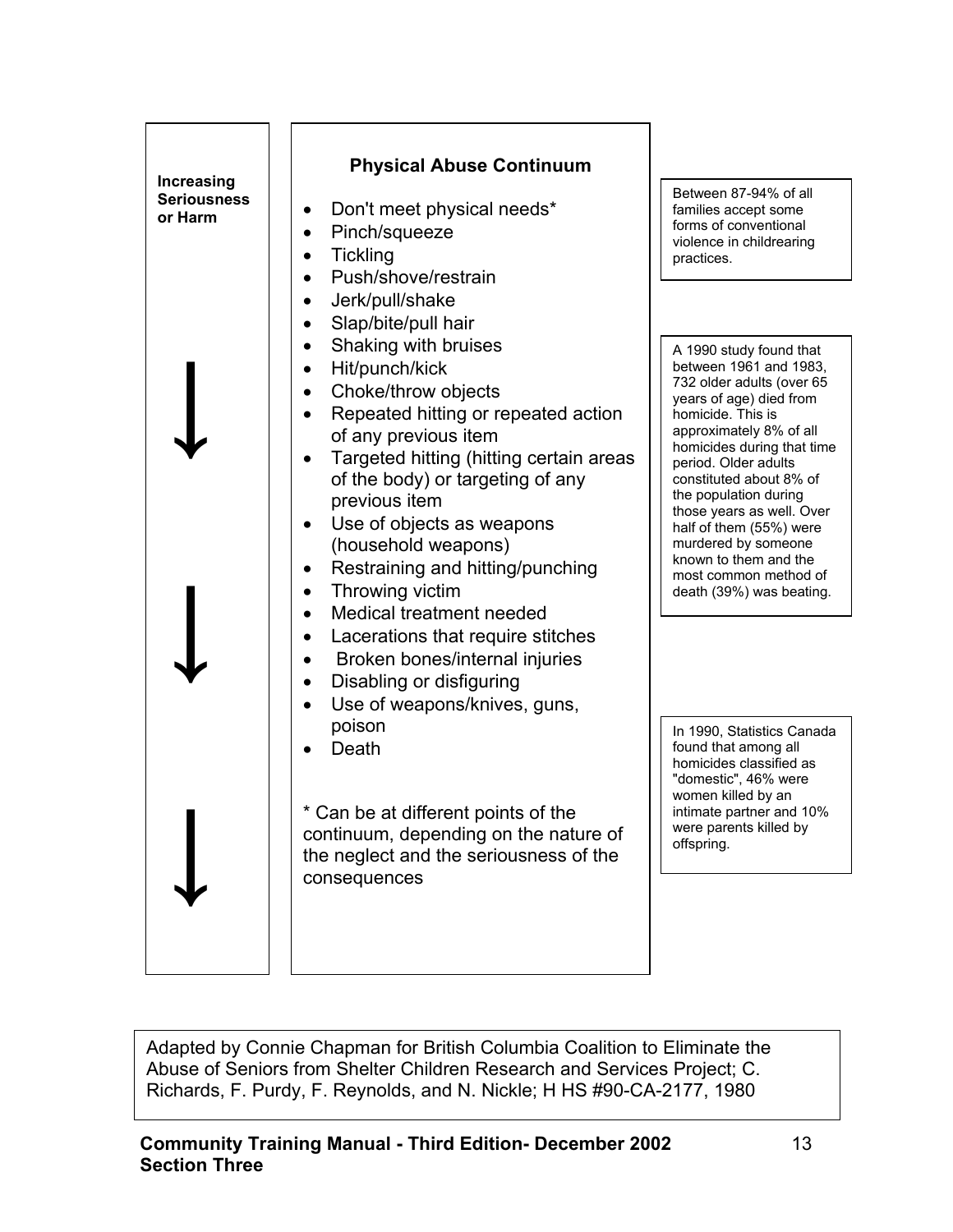| Increasing         | <b>Financial Abuse Continuum</b>                                                                         |
|--------------------|----------------------------------------------------------------------------------------------------------|
| <b>Seriousness</b> |                                                                                                          |
| or Harm            | Belief that older people do not need money<br>٠                                                          |
|                    | Belief that older people do not have a future<br>$\bullet$                                               |
|                    | One person insists on controlling/handling finances<br>$\bullet$                                         |
|                    | Misuse of Power of Attorney for Property *<br>$\bullet$                                                  |
|                    | Think of parents' money as their own; critically commenting on<br>$\bullet$<br>parents spending choices  |
|                    | Unwilling to take time to teach money handling skills<br>$\bullet$                                       |
|                    | Providing "allowance"; doling out the senior's own funds in<br>$\bullet$<br>little bits as if to a child |
|                    | Family/spouse doling out senior's money<br>٠                                                             |
|                    | Consuming other people's resources (e.g., food, alcohol)<br>$\bullet$<br>without payment                 |
|                    | Withholding money<br>$\bullet$                                                                           |
|                    | Moving in with the older person or not moving out, against the<br>$\bullet$<br>senior's wishes           |
|                    | Withholding financial information/not communicating financial<br>$\bullet$<br>status                     |
|                    | Forcing/guilting person to entwine resources<br>$\bullet$                                                |
|                    | Denying senior services for other's own monetary<br>$\bullet$                                            |
|                    | convenience - e.g., denial of medical care or entrance to<br>residential facility due to cost            |
|                    | Unpaid loans/repeated borrowing<br>٠                                                                     |
|                    | Unwanted/forced pre-distribution of goods<br>$\bullet$                                                   |
|                    | "Borrowing" of possessions and not returning items<br>$\bullet$                                          |
|                    | Making senior give money<br>$\bullet$                                                                    |
|                    | Taking money<br>$\bullet$                                                                                |
|                    | Duress/misrepresentation                                                                                 |
|                    | Forcing to give over control of money<br>$\bullet$                                                       |
|                    | Theft of money/goods                                                                                     |
|                    | Making senior sign over house/car                                                                        |
|                    | Stealing pension cheque                                                                                  |
|                    | Denial of use of senior's own money for basic necessities                                                |
|                    |                                                                                                          |
|                    | Leaving person destitute<br>Death                                                                        |
|                    |                                                                                                          |
|                    | * Can be at various points on the Continuum depending on the<br>consequences of the misuse.              |
|                    |                                                                                                          |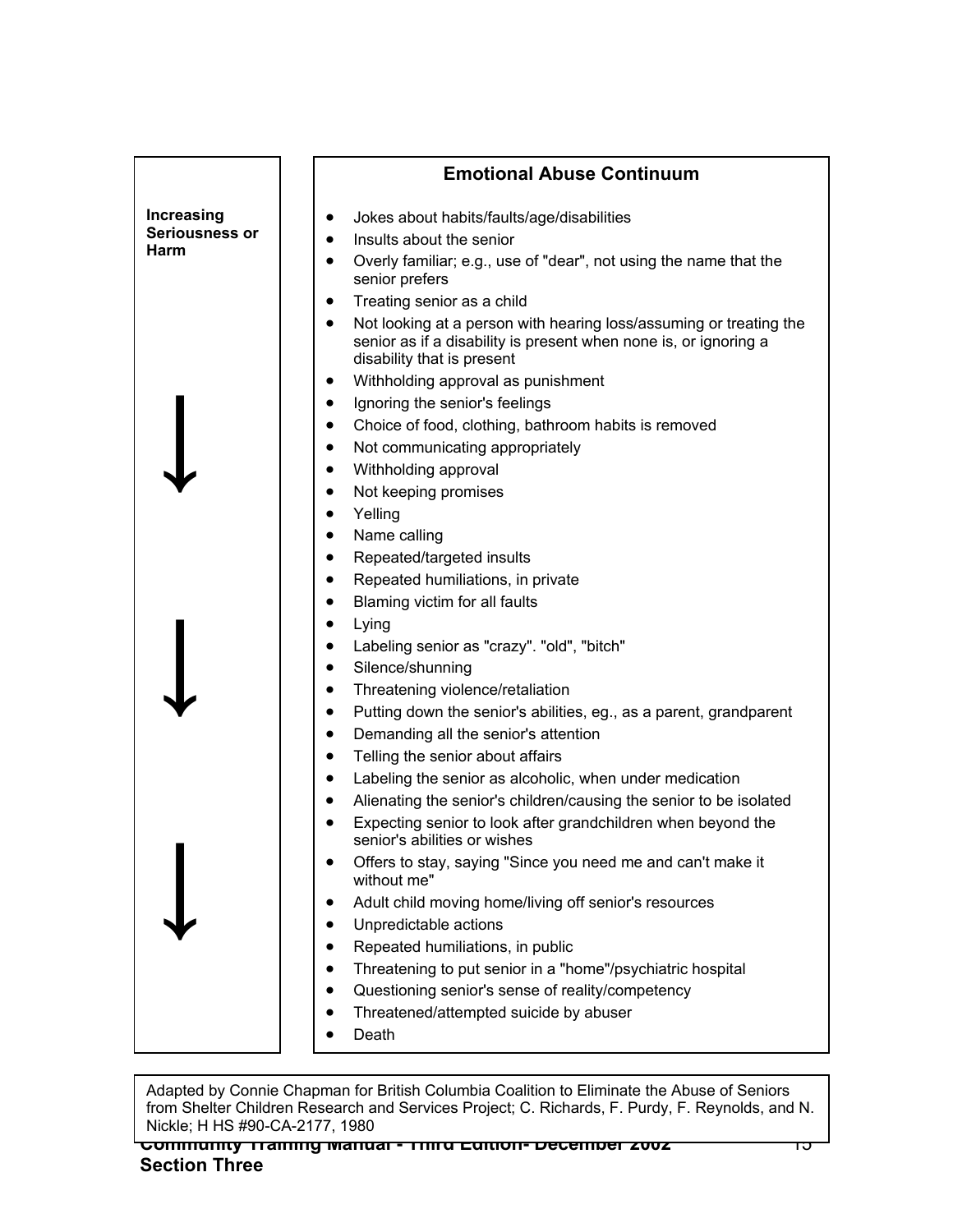convention, setts elder workers were aport on cases buse of people years of age they had ey were asked the kinds of vities they ors were to. This study found orted victims le. Forty-six ere in their 70's -one percent eir 80's. The ent form of ise was rape. were most uspected  $(39%)$  with eing the next suspected  $(29%)$ .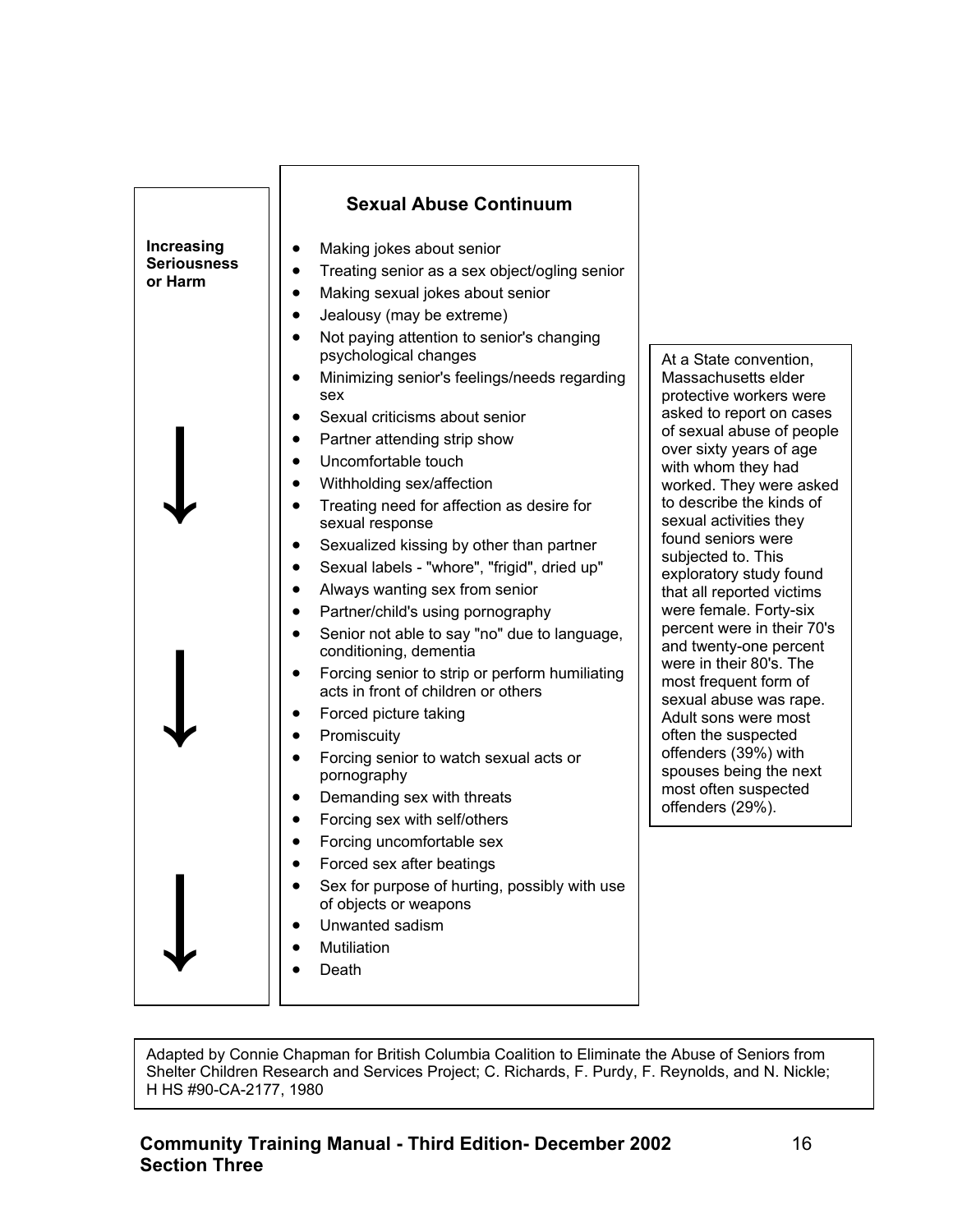## **Information Sheet 2 - Module # 2 Indicators of Abuse**

**Source:** This Section ("Indicators of Abuse") borrows heavily, and adapts material from, a discussion of a case detection in Chapter 3 of Kartes, L. A., (1990) *A Decision-Making Model for Assessing and Intervening in Cases of Elder Abuse and Neglect*, Ottawa: Council on Aging, pp. 20 - 27.

The following list summarizes some of the signs or symptoms of abuse. The presence of one or more of these indicators does not mean that abuse is occurring, but does suggest that further investigation is warranted. **As knowledge about abuse of seniors grows there is a need to continually update, evaluate, and revise assessment tools, including indicator lists.**

#### **General Indicators**

- Unexplained nervousness or cringing
- Resignation, withdrawal, or passivity
- History of changing doctors or agencies
- Denial of any problem, reluctance to give information on part of senior or individual with senior
- Over-protectiveness toward the individual with the senior
- Individual with the senior gives evasive responses to questions
- Individual with senior reacts defensively to questions
- Individual with senior provides a contradictory medical history
- Individual with senior avoids physical, verbal and facial contact with the senior and/or the person talking to the senior, OR, continually answers for senior and appears to silence senior with looks, gestures
- Individual with senior threatens, insults, or harasses senior and/or person talking to senior

\* *Connecting: A Guide on the Abuse of Seniors*: British Columbia Coalition to Eliminate the Abuse of Seniors; Revised April 30, 1996 - Ontario Version Revised December, 2002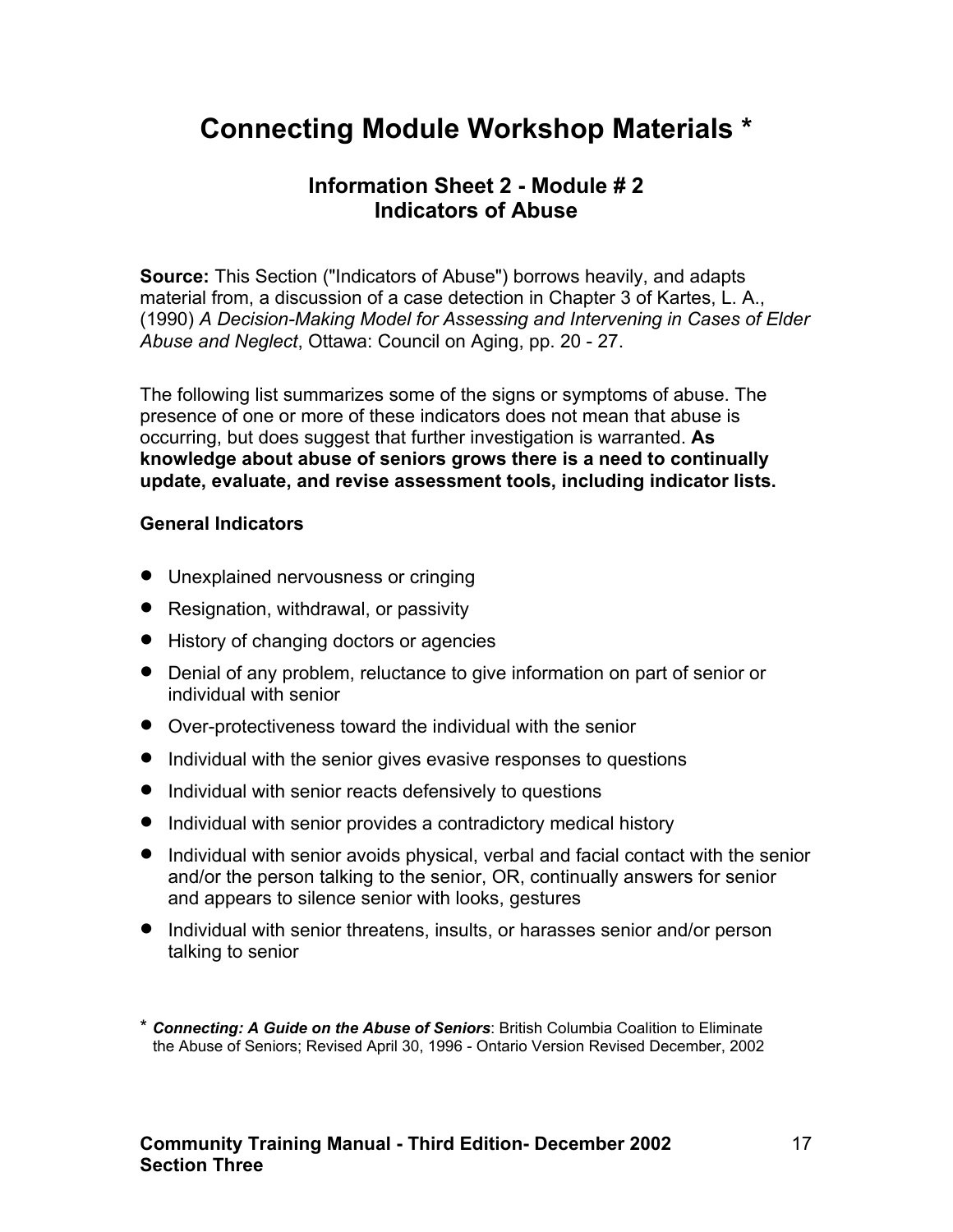## **Information Sheet 2 - Module # 2 Indicators of Abuse Continued**

**Source:** This Section ("Indicators of Abuse") borrows heavily, and adapts material from, a discussion of a case detection in Chapter 3 of Kartes, L. A., (1990) *A Decision-Making Model for Assessing and Intervening in Cases of Elder Abuse and Neglect*, Ottawa: Council on Aging, pp. 20 - 27.

### **Physical Abuse**

- Bruises, welts, lacerations, burns, infections, punctures
- Unexplained injury, or repeated injury
- Whiplash type injuries (possibly caused by shaking)
- Fractures or internal injuries
- Muscle contracture caused immobilization or physical restraint
- Unexplained weakness and loss of mobility
- Unexplained grogginess (due to excessive or inappropriate medication)
- Unusual markings on a bed or other household furniture
- Padlocks on doors within the home

### **Psychological or Emotional Abuse**

- Resignation, fear, shame, withdrawal, expression of helplessness, depression, mental confusion, passivity, anger, insomnia
- Discomfort in the presence of the individual with senior
- Shouting and scolding, threats, insults, harassment, harsh orders
- Social constraints, withholding of affection on the part of the individual with the senior
- Individual with the senior controls or limits senior's social contacts and activities

<sup>\*</sup> *Connecting: A Guide on the Abuse of Seniors*: British Columbia Coalition to Eliminate the Abuse of Seniors; Revised April 30, 1996 - Ontario Version Revised December, 2002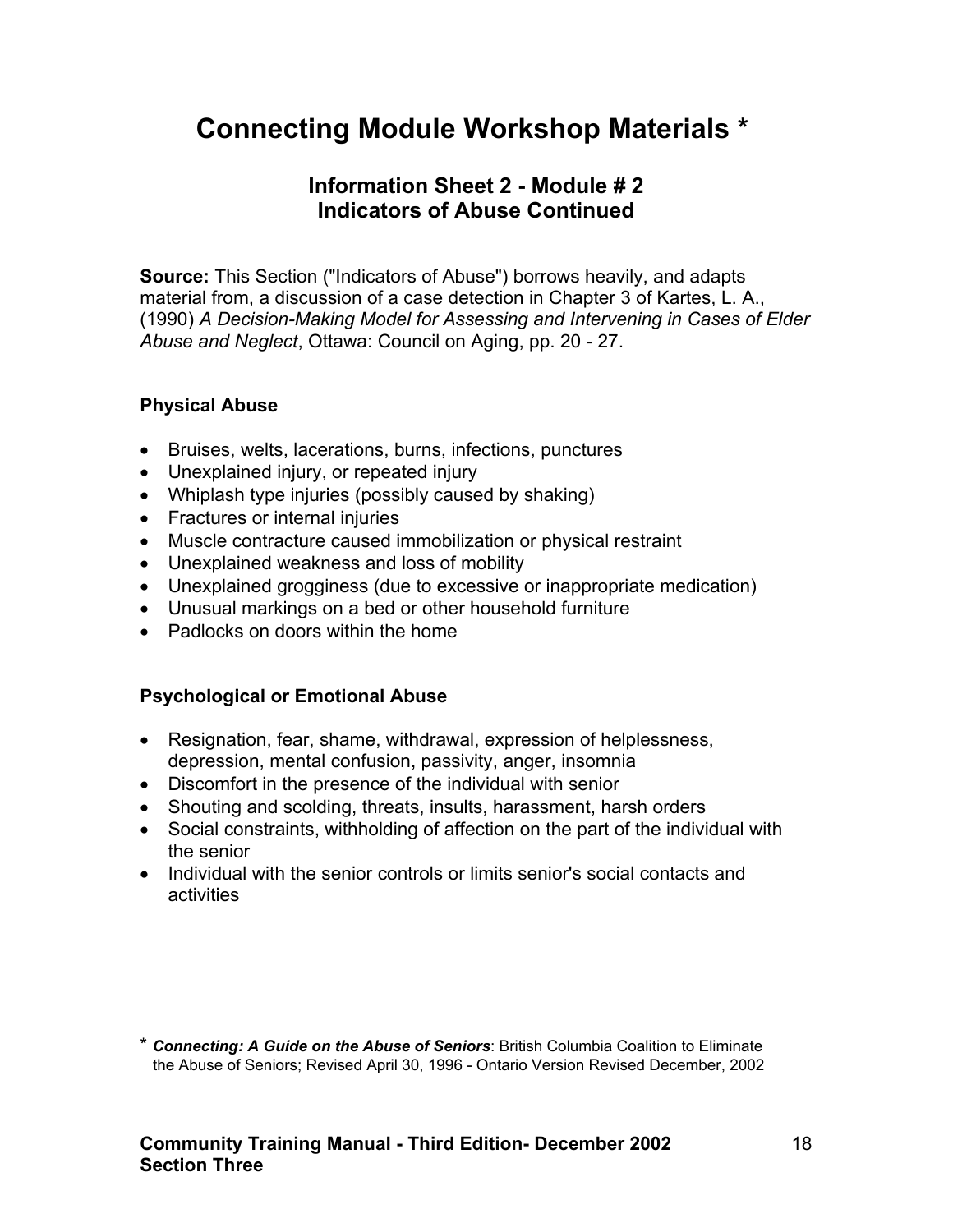### **Information Sheet 2 - Module # 2 Indicators of Abuse Continued**

**Source:** This Section ("Indicators of Abuse") borrows heavily, and adapts material from, a discussion of a case detection in Chapter 3 of Kartes, L. A., (1990) *A Decision-Making Model for Assessing and Intervening in Cases of Elder Abuse and Neglect*, Ottawa: Council on Aging, pp. 20 - 27.

### **Financial Abuse**

- Standard of living much lower than income and assets would suggest
- Depletion of savings account
- Disappearance of possessions
- Lack of money for clothes or social activities
- Withdrawals from automated banking machines when person is housebound
- Overdue utility bills, unpaid rent
- Confusion with finances
- Sale of property by person, or by the person's "attorney" (as in Power of Attorney for Property), and the person seems confused about reason for sale
- Making or revising a will or deed to make individual with senior the beneficiary
- Making loans with no evidence of repayments
- Management of seemingly competent person's finances by an individual with the senior
- Attorney for Property not informing the senior about financial transactions, sales
- Individual with the senior cashing pension cheques without prior authorization

### **Sexual Abuse**

- Embarrassment or reluctance to discuss sexual matters beyond what is normal for cohorts, or acting out sexually
- Talking about feeling uncomfortable with actions of other person, e.g., "My son walks around with almost nothing on and I don't know what to do"..."My husband is demanding"…
- Bruising or bleeding in the external genital, vaginal, or anal areas
- Difficulty in walking or sitting
- Pain or itching in the genital area
- Torn, stained, or bloody underclothing
- \* *Connecting: A Guide on the Abuse of Seniors*: British Columbia Coalition to Eliminate the Abuse of Seniors; Revised April 30, 1996 - Ontario Version Revised December, 2002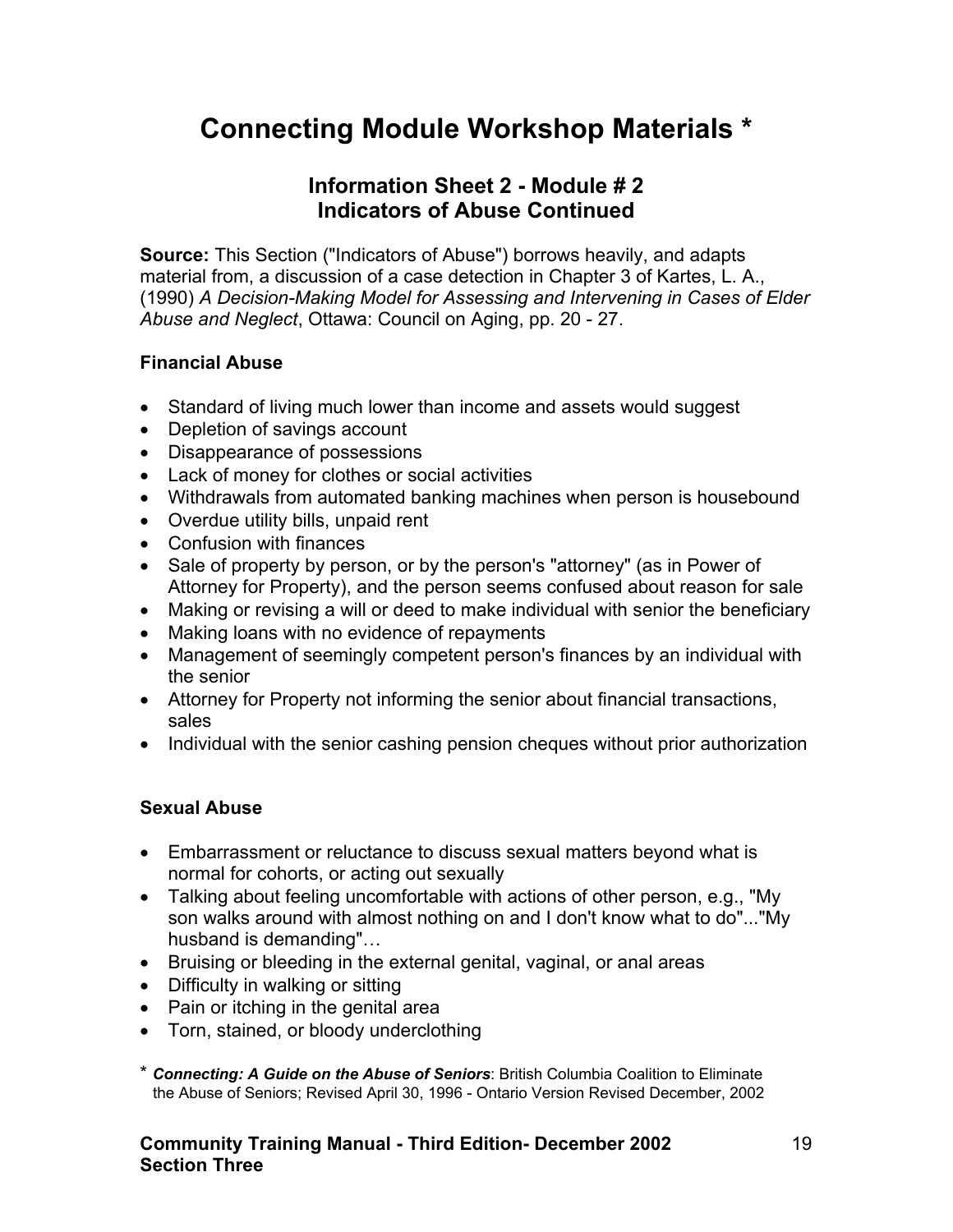### **Information Sheet 2 - Module # 2 Indicators of Abuse Continued**

**Source:** This Section ("Indicators of Abuse") borrows heavily, and adapts material from, a discussion of a case detection in Chapter 3 of Kartes, L. A., (1990) *A Decision-Making Model for Assessing and Intervening in Cases of Elder Abuse and Neglect*, Ottawa: Council on Aging, pp. 20 - 27.

### **Active or Passive Neglect**

- Malnutrition: weight loss, pallor, sunken eyes and cheeks, dehydration
- Hypothermia: shivering, blue tinge to skin
- Constant fatigue, listlessness, and/or mental impairment
- Continued presence of pain
- Failure of a medically treatable problem to improve
- Absence of eyeglasses, dentures or hearing aids
- Hazardous or unhealthy living conditions
- Poor personal hygiene

\* *Connecting: A Guide on the Abuse of Seniors*: British Columbia Coalition to Eliminate the Abuse of Seniors; Revised April 30, 1996 - Ontario Version Revised December, 2002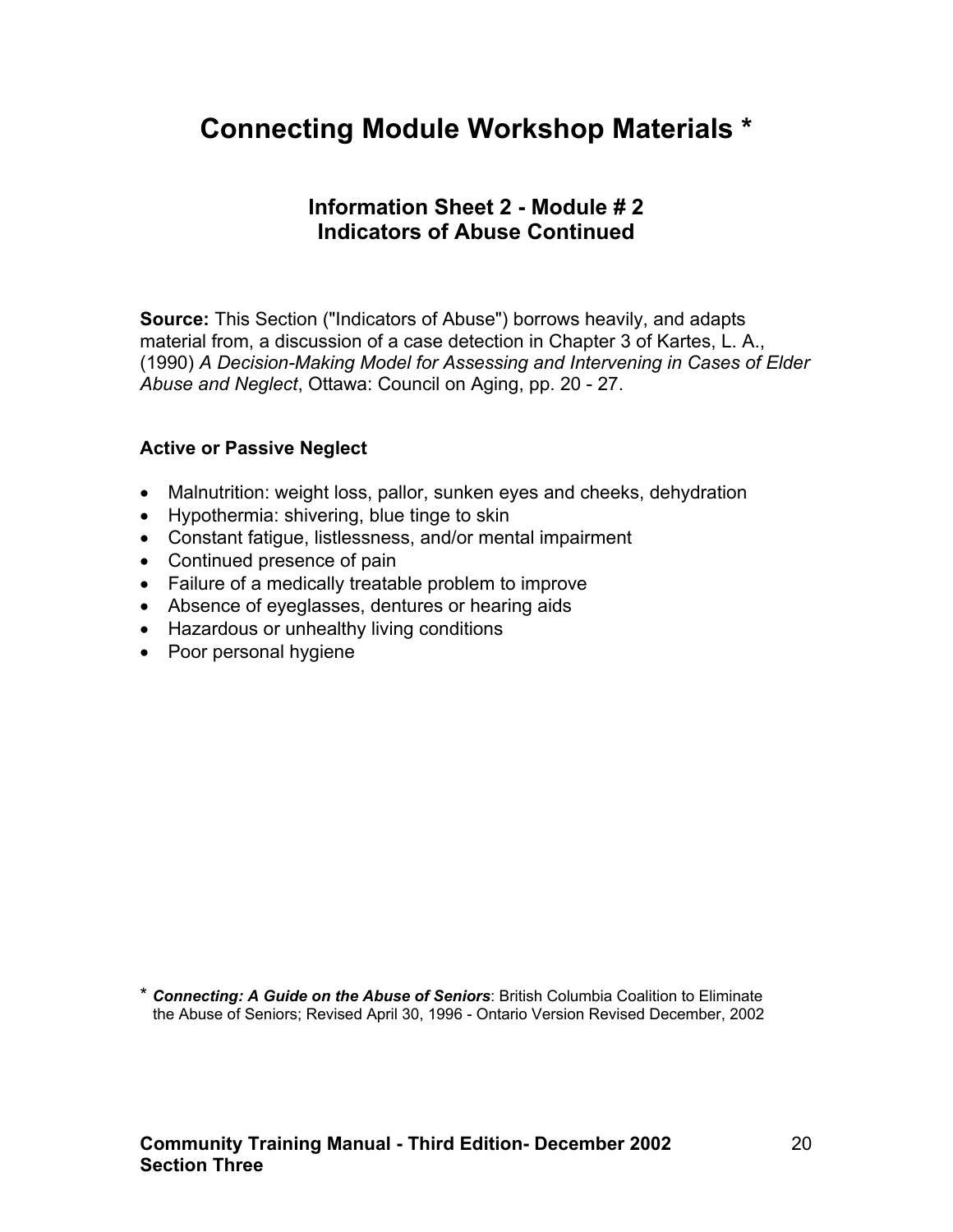### **Information Sheet 10 - Module # 1 Values to Guide Practice and Process in the Community**

- 1. The people involved in developing a co-ordinated community response include:
	- (a) those individuals who may need or want assistance to prevent, avoid, or address abuse
	- (b) those individuals who may provide assistance to prevent, avoid, or address abuse

The Abuse, Neglect, and Self-Neglect Planning Group of British Columbia who originally suggested and defined who would be the people involved in the development of a community response wished to avoid words that attached labels to people. The original terminology used in this information sheet made reference to B.C. legislation and would not have been appropriate in the Ontario context. Therefore, the term *those individuals who may need or want assistance to prevent, avoid, or address abuse* has been chosen in the Ontario version of this Information Sheet as a substitute for the terms originally used by this Group, and for terms such as "consumers", "vulnerable adults", and "self-advocates"..

The term *those individuals who may provide assistance to prevent, avoid, and address abuse* refers to individuals and organizations in government and nongovernment sectors, including caregivers, service providers, family members, advocates, and other community supports.

In order to keep the wording of the material in this Manual consistent the word "protocols" will be replaced with the word "agreements".)

- 2. The needs, interest, and participation of those individuals who potentially may need or want assistance *leads* the planning and implementation process.
- 3. Participation is meaningful for all participants, as defined by the participants themselves.
- 4. The skills and knowledge of all participants are recognized, valued and supported.

<sup>\*</sup> *Connecting: A Guide on the Abuse of Seniors*: British Columbia Coalition to Eliminate the Abuse of Seniors; Revised April 30, 1996 - Ontario Version Revised December, 2002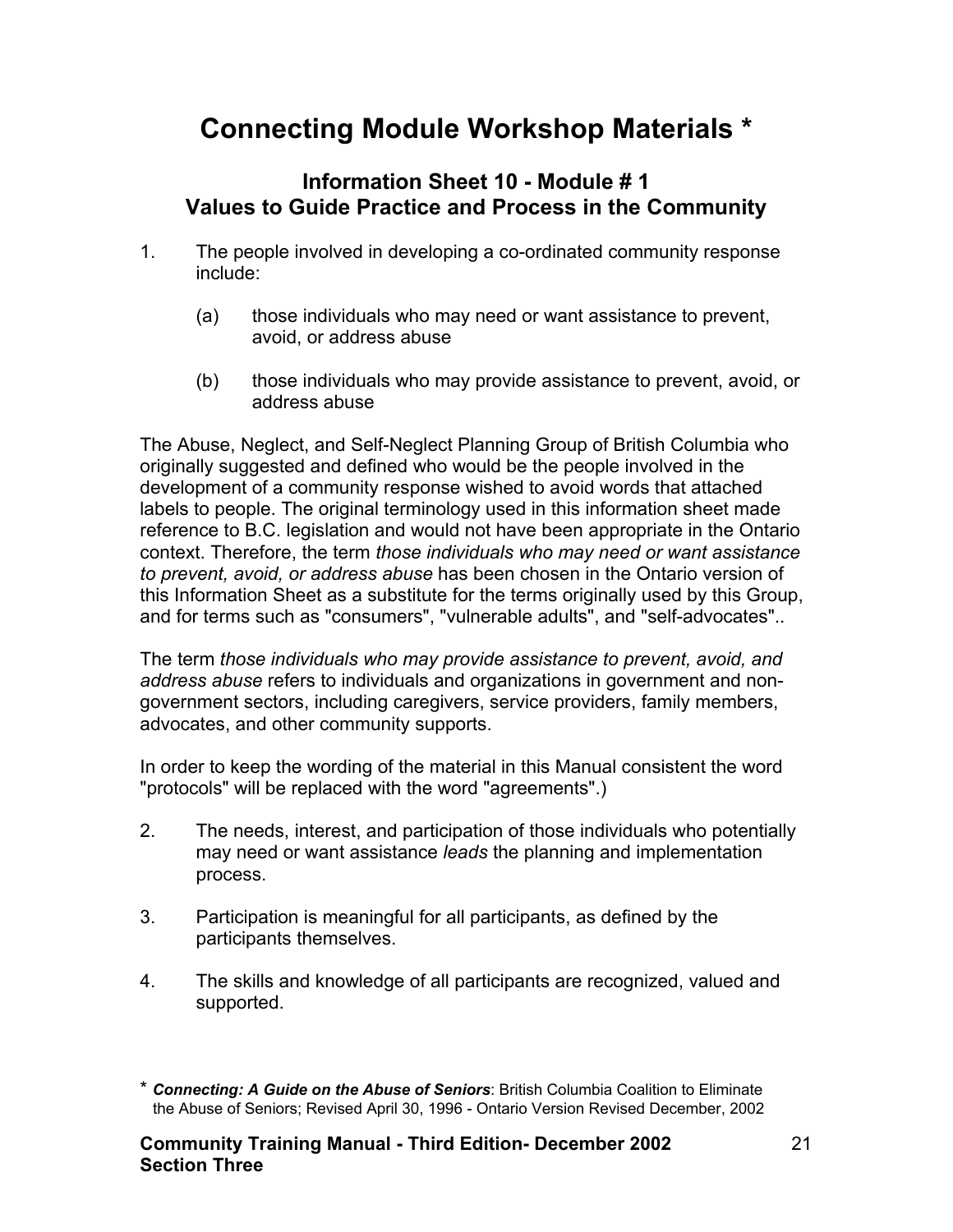### **Information Sheet 10 - Module # 1 Values to Guide Practice and Process in the Community Continued**

- 5. Activities for participation are varied and flexible, to meet the specific needs and wishes of a wide variety of participants.
- 6. All members endeavour teamwork together as equal partners in the planning and implementation process. Efforts are made to decrease power imbalances where they exist, and to build on the capacity of all participants to participate on an equal basis with others.
- 7. Professionals transform their practice from "doing for" to "doing with" to enable full participation.
- 8. All participants are kept informed, communicate and share information with each other.
- 9. All communication is in simple and clear language or in some other form that is understood by all participants. Special efforts are made to communicate with all individuals, regardless of how they communicate.
- 10. Policies, procedures and agreements are developed with maximum participation of all individuals who may need or want assistance, or who may provide assistance to prevent, avoid, or address abuse.
- 11. Any guidelines to develop a co-ordinated community response respect the diversity of the communities across Ontario and support local control.
- 12. Accountability is built into all plans for implementation of any response to abuse at both the government and community level; evaluation will address both process and outcome.

*<sup>\*</sup> Connecting: A Guide on the Abuse of Seniors*: British Columbia Coalition to Eliminate the Abuse of Seniors; Revised April 30, 1996 - Ontario Version Revised December, 2002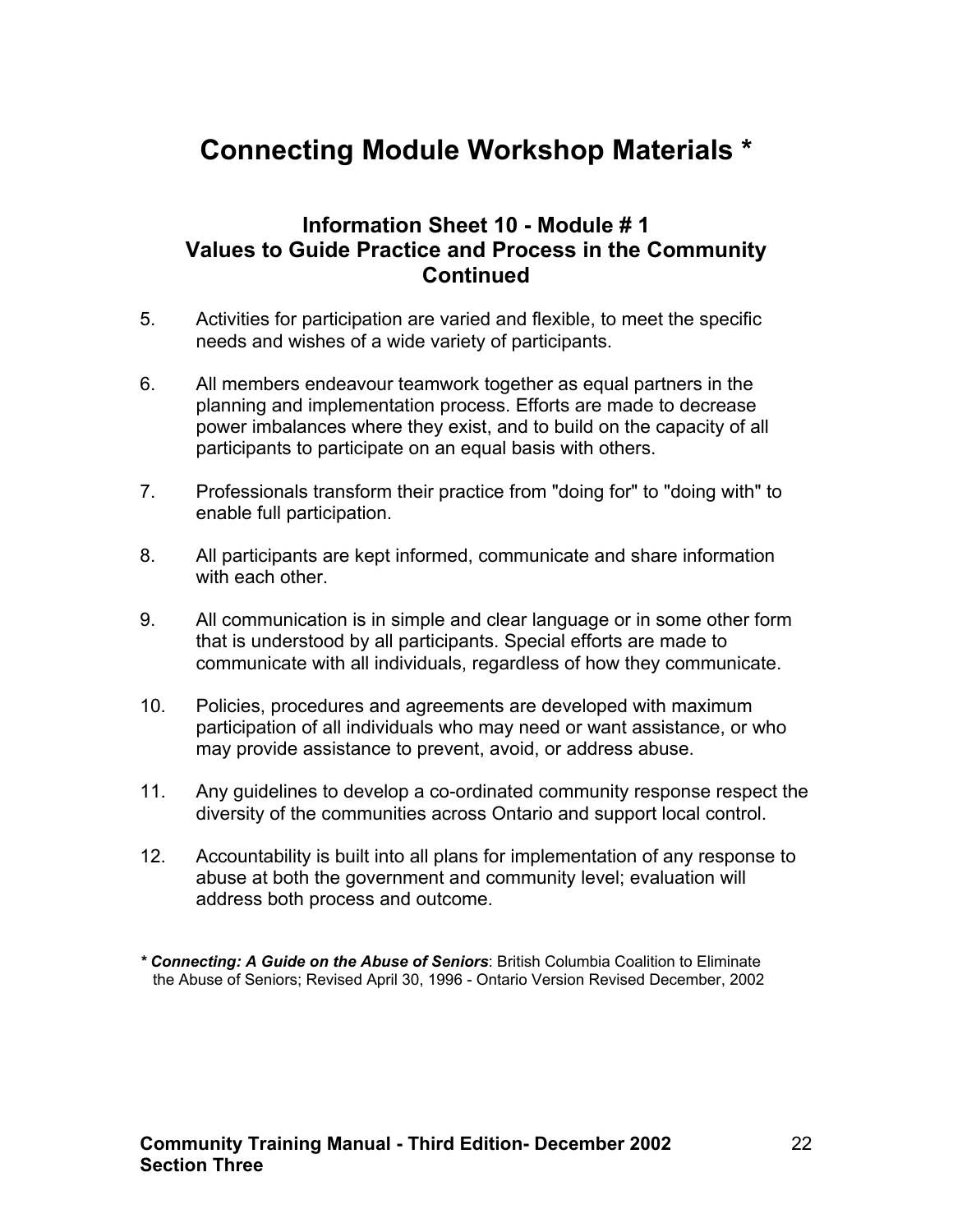# **Information Sheet 10 - Module # 1 Guiding Principles - Support and Assistance**

- 1. All adults are entitled to live in the manner that they wish and to accept or refuse support, assistance, or protection as long as they do not harm others and they are capable of making decisions about those matters.
- 2. All adults should receive the most effective, but lease intrusive, form of support, assistance or protection when they are unable to care for themselves or their assets, and
- 3. The court should not be asked to appoint, and should not appoint, decision makers or guardians unless less restrictive alternatives, such as the provision of supports and assistance have been tried or carefully considered.

*\* Connecting: A Guide on the Abuse of Seniors*: British Columbia Coalition to Eliminate the Abuse of Seniors; Revised April 30, 1996 - Ontario Version Revised December, 2002

# **Principles to Guide Your Community Response Network to Address the Abuse of Older Adults**

• **Inclusion** 

 $\overline{a}$ 

- **Participation**
- **Power Sharing**
- **Assuming capability, and**
- **Building capacity [2](#page-22-0)**

<span id="page-22-0"></span><sup>2</sup> *Protocols to Guide a Co-ordinated Community Response - Everyone has a Role to Play*: Handout distributed at the Community in Action Conference; November 21 -  $24<sup>th</sup>$ , 2001; Richmond, British Columbia)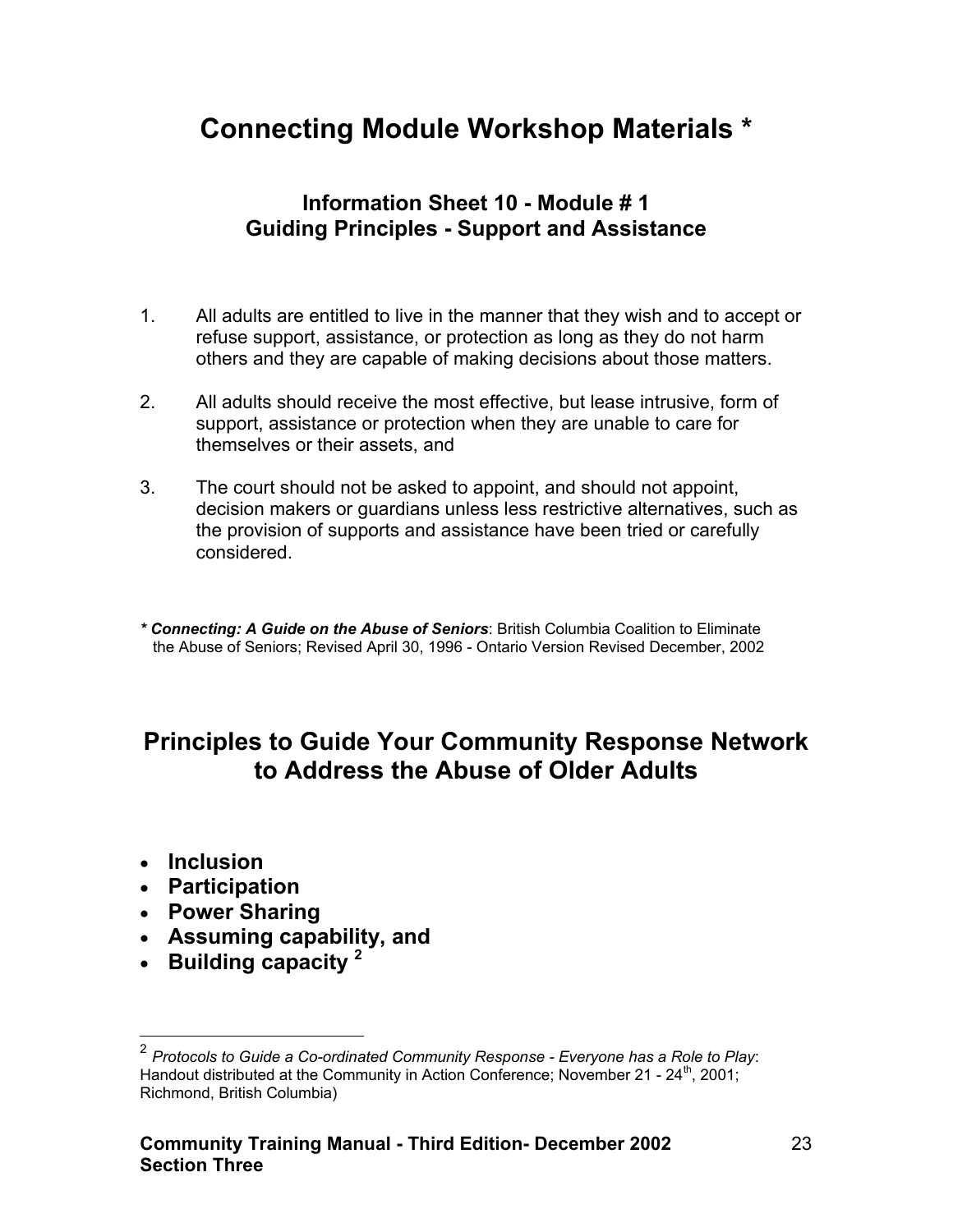# **Information Sheet 5 - Module # 2 Seniors' Rights**

### **As with all adults, seniors have the right to:**

- The basic requirements of life food, clothing, shelter, and social contact
- Protection from physical, emotional, financial, sexual and medication abuse; from violation of civil/human rights, and from neglect
- Information about their civil and legal rights
- Self-determination
- To live their lives as they wish provided they do not infringe upon the rights and safety of others
- To participate in making decisions about themselves in accordance with their ability to do so, and
- To refuse assistance and intervention

**Source:** The above definitions are taken from *Inter-Ministry Committee on Elder Abuse* (1992), *Principles, Procedures and Protocols for Elder Abuse*; Continuing Care Division, Ministry of Health; Victoria, British Columbia

*<sup>\*</sup> Connecting: A Guide on the Abuse of Seniors*: British Columbia Coalition to Eliminate the Abuse of Seniors; Revised April 30, 1996 - Ontario Version Revised December, 2002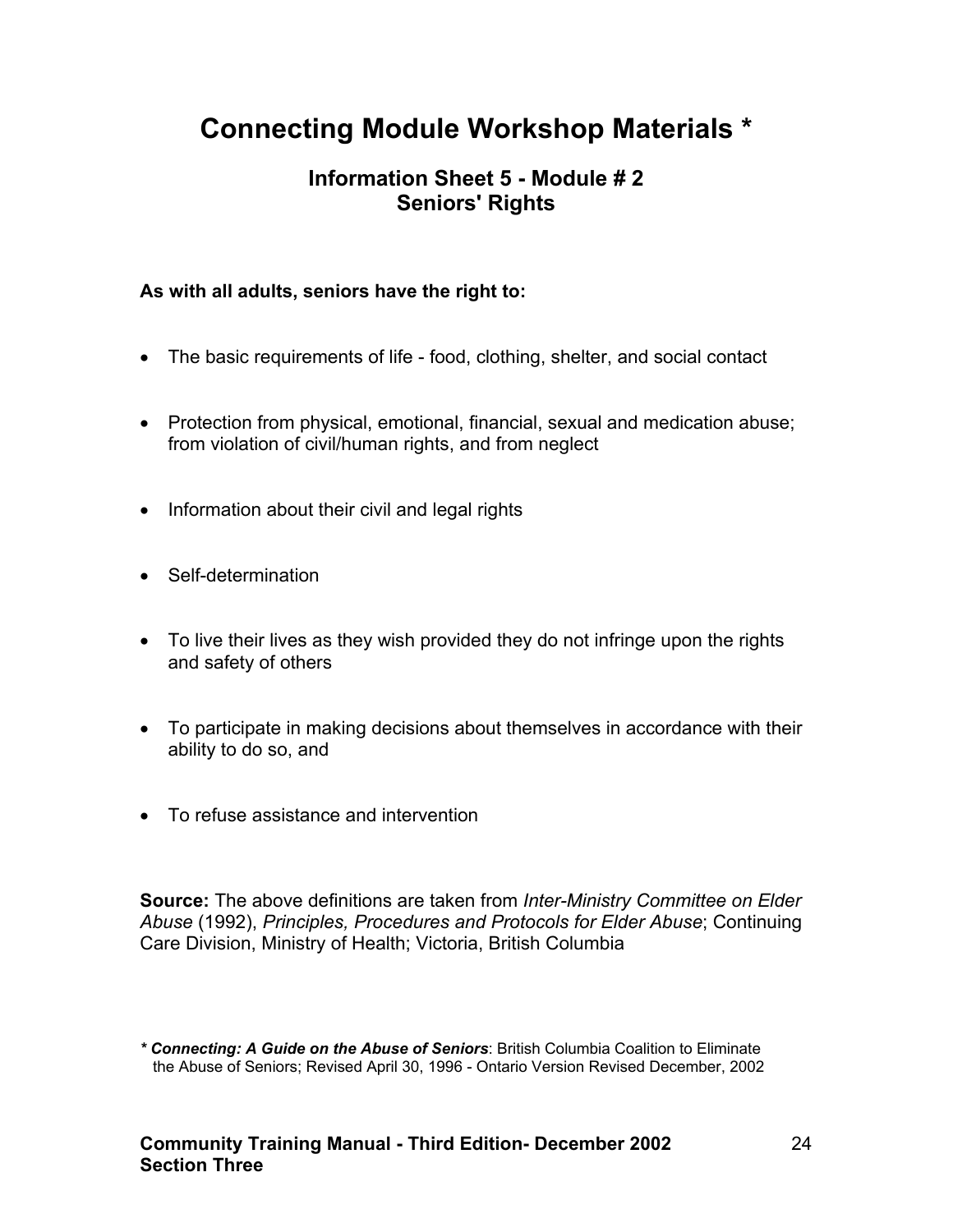### **Information Sheet 2 - Module # 3 Advocacy**

All adults have the right to make their own decisions and speak on their own behalf. Everyone has the right to a full explanation of procedures, policies and laws which affect them.

**Advocacy** involves taking an active role, on behalf of/with people needing services, to ensure that appropriate services are provided. **Appropriate** means services to which they are legally entitled (e.g., benefits, legal advice) and services which meet their needs (e.g., benefits received in a speedy manner, legal counsel who acts fully on what he/she is told by the senior.)

Advocacy and empowerment go hand in hand. **Empowerment means having control over one's life.** This is not something we can automatically hand over to a senior living in an abusive relationship. Their abuser controls their environment, monitors their thoughts and feelings, and asserts power over almost every aspect of their life. Our task is to work with seniors in a way which allows them to take back the power for themselves. Every time we ask a senior what they want, and help them explore and find ways to get what they want, we are helping them to empower themselves. Conversely, every time we decide we know what they want or need, or pressure them into following our instructions or directions, we are disempowering them and reinforcing the power of the abuser.

Most abused adults need some form of advocacy since abuse undermines a person's perceived ability to act on their own behalf. Certain groups of people have additional issues to deal with which increase their need for advocacy:

- Those who are unable to help themselves because of educational deficits, illness, language barriers, or failing mental capacity
- Those who don't know about available services, or can't relate to them, or feel intimidated by the bureaucratic elements of those services
- Those who live in an area where regular transportation services do not exist, cannot afford transportation to sources of help, or cannot use regular transportation because of a physical disability

**Advocacy** involves articulation of problems and using contacts and influence to promote expansion of services and/or changes to existing services.

*<sup>\*</sup> Connecting: A Guide on the Abuse of Seniors*: British Columbia Coalition to Eliminate the Abuse of Seniors; Revised April 30, 1996 - Ontario Version Revised December, 2002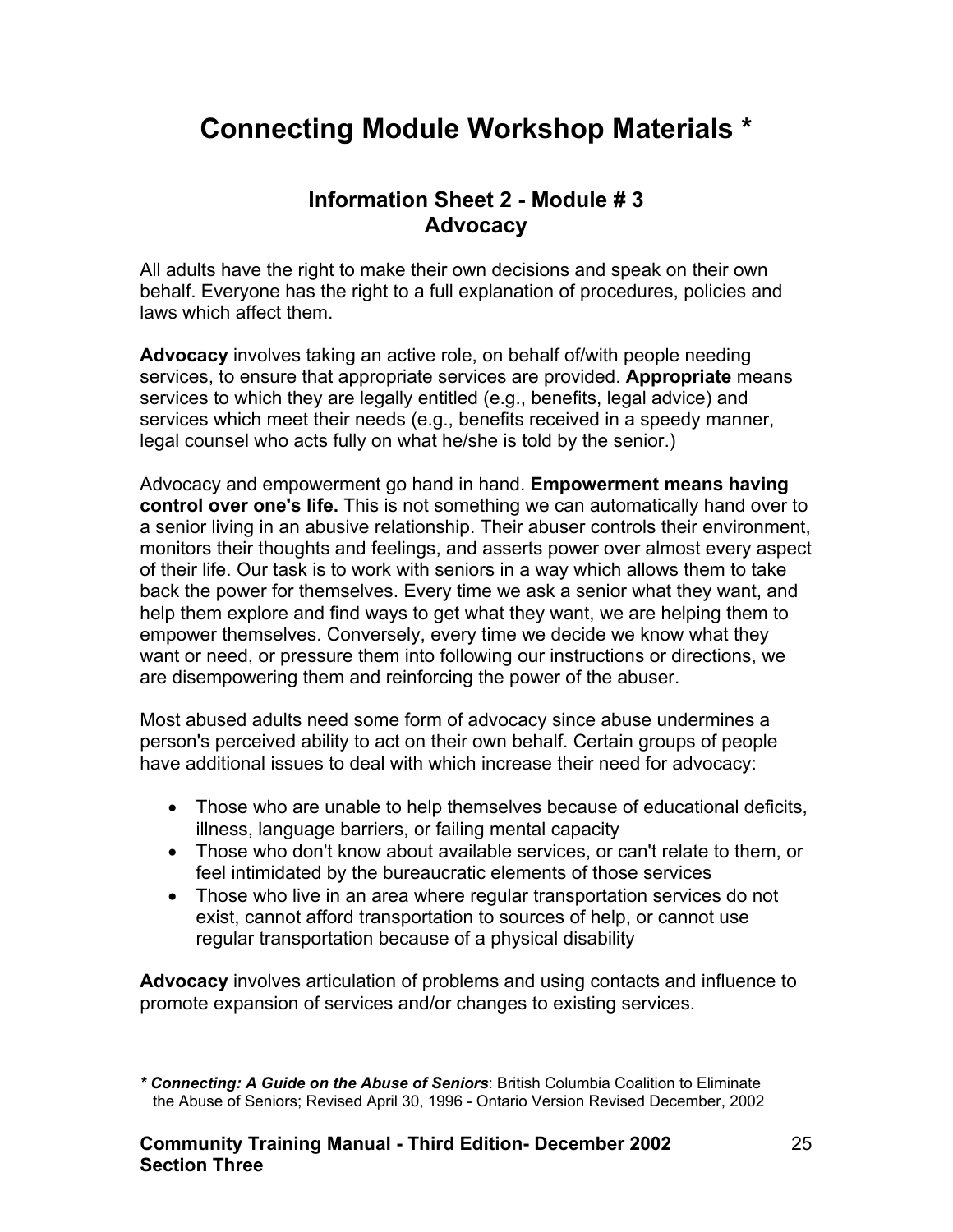# **Information Sheet 2 - Module # 3 Advocacy Continued**

### **Three types of Advocacy:**

### **1. Self advocacy**

This occurs whenever seniors present their case to the system, a community agency or government, or approaches one of those groups for help. They may also self-advocate with family and friends who may either deliberately, or unwillingly, collude in frustrating the senior's abilities to take charge of her/his life.

Self-advocacy is the most important form of advocacy because it builds skills and confidence. People may need to support and encouragement to act for themselves and express their wishes. People who are assisting seniors can help them build self-advocacy skills by following their lead in terms of the amount, and kind, of help they need. Most people who are abused will need more active help and support in the early stages of seeking assistance. As a senior becomes safer, less fearful, and more knowledgeable she/he may be able, and want, to take on more advocacy for him/herself.

### **2. Advocacy on behalf of specific individuals**

This occurs when a worker/helper, acting on instruction from the senior, (and often in conjunction with the senior), presents the senior's case to the system, community or government agency, or family and/or friends, and follows through to make sure changes in assistance/treatment occur. This may include:

- Facilitating the delivery of service from an/another agency
- Clarifying an agency's policies and expanding its definitions of eligibility
- Challenging a staff, agency, friend or family member's decision, and/or
- Finding a new resource

People advocating on behalf of a specific senior will want to understand the empowerment process and the effects of abuse on an individual. This will help guide the advocate as he/she helps the senior move toward self-advocacy and empowerment.

*\* Connecting: A Guide on the Abuse of Seniors*: British Columbia Coalition to Eliminate the Abuse of Seniors; Revised April 30, 1996 - Ontario Version Revised December, 2002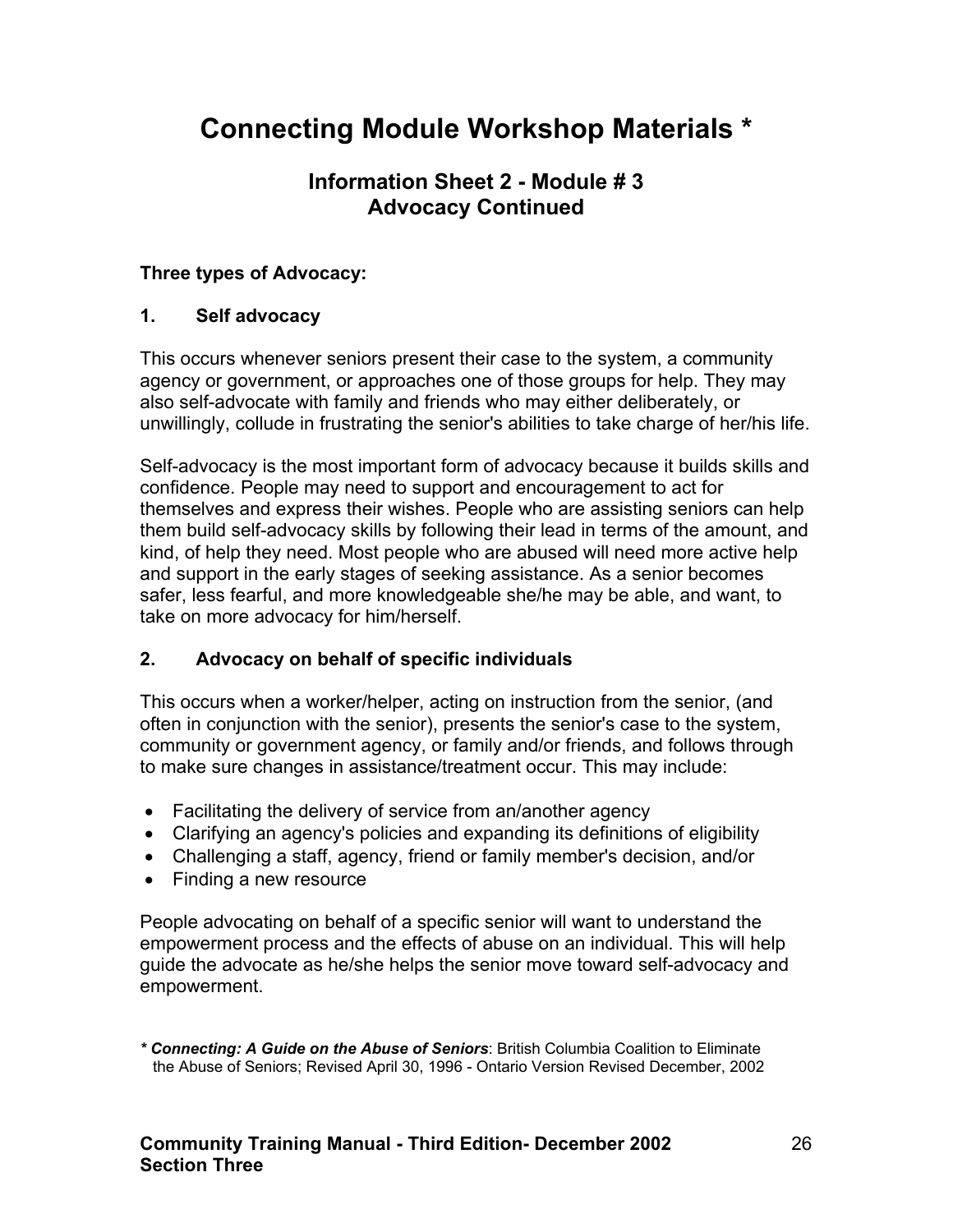# **Information Sheet 2 - Module # 3 Advocacy Continued**

### **3. Systemic advocacy**

**A. Program advocacy.** This refers to actions taken on behalf of many individuals to obtain a needed service in the community.

These may include:

- Presenting evidence of an unmet need
- Encouraging agencies to modify or expand services to meet that need
- Assisting agencies to find ways to modify existing services, or provide a new service, to meet that need
- **B. Social action advocacy.** This refers to actions taken to change the existing system, policies, or laws.

These may include:

- Providing evidence of unmet needs to planning bodies or government representatives
- Forming community co-ordination efforts to create viable options for abused seniors and to end the abuse of seniors
- Making information available to news media
- Presenting evidence at hearings and/or inquiries
- Speaking to community groups
- Writing letters to the editor of a newspaper, or writing articles for journals, magazines and/or newspapers

All these types of advocacy are on a continuum. They are interactive, and depend on building networks, forming coalitions, and creating new resources. They involve extensive documentation. They involve individuals who are willing and able to question challenge the status quo. Ultimately, they involve teaching, enabling, and empowering seniors to become their own advocates.

**Sources:** Adapted with permission from McKenzie, Pearl (1989); *Advocacy*; North Shore Community Services; North Vancouver, and Chapman, C. (1994) *violence Against Women in Relationships*; Core Curriculum; Ministry of Skills, Training and Labour, and the Centre for Curriculum and Professional Development

*\* Connecting: A Guide on the Abuse of Seniors*: British Columbia Coalition to Eliminate the Abuse of Seniors; Revised April 30, 1996 - Ontario Version Revised December, 2002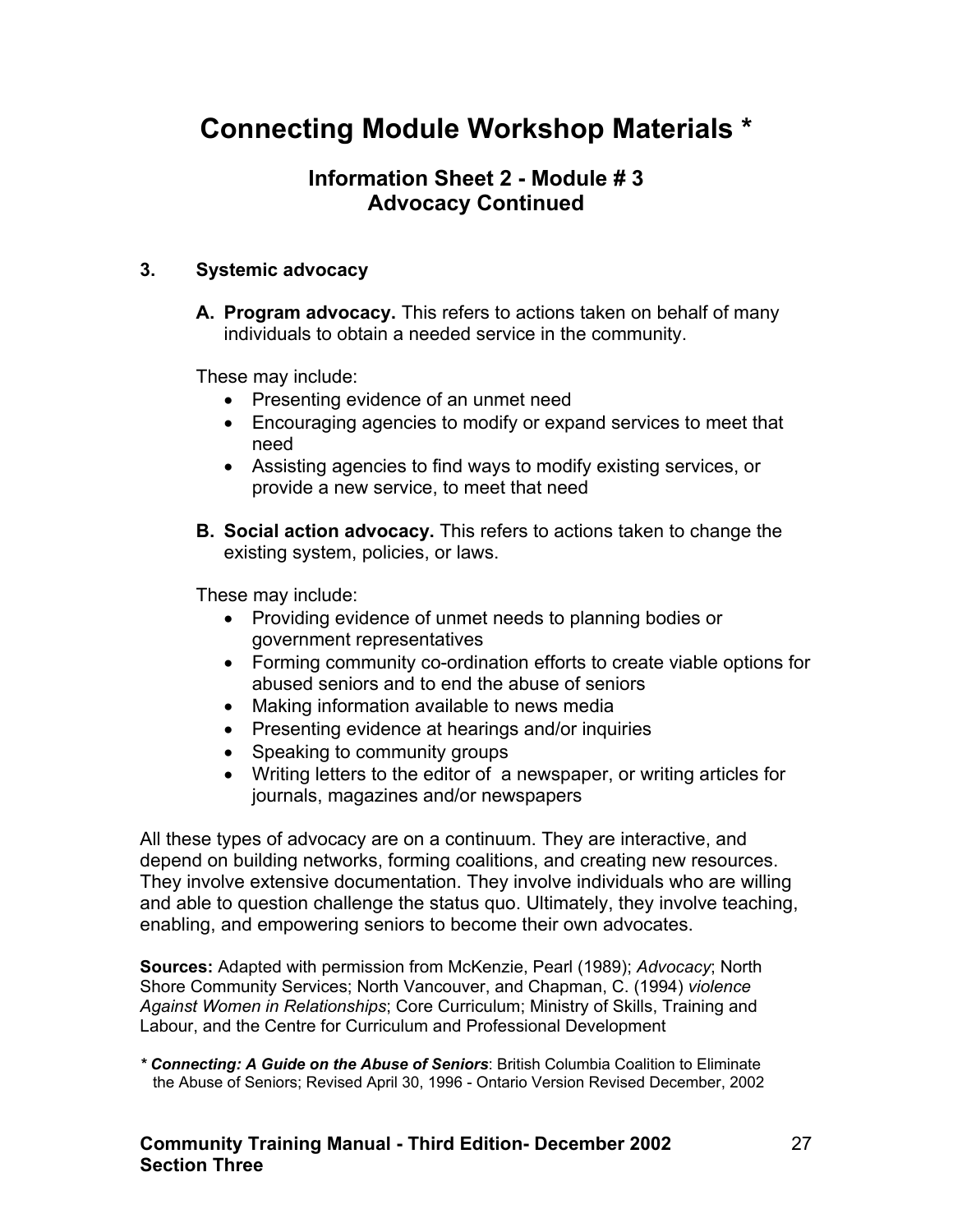### **Information Sheet 6 - Module # 2 Considerations When Helping Seniors**

Throughout the assessment and intervention helpers should be aware that the senior's point of view will not always match the helpers. **Don't make assumptions about seniors!**

It is insulting to ask the person's son or daughter questions you can ask the senior directly. It is insulting to yell at a senior - his or her hearing may be better than yours. Don't assume that you know more than she/he does - the person you are helping may have more education than you and may know more about the community than you do. Don't assume anything with out checking it out first with the senior you are trying to help.

But, recognize and adjust to differences when they do exist. Consider that there may be differences between you and the senior you are trying to help in the following areas:

- *Belief system about getting help* a victim of abuse may feel guilty or ashamed about needing help, or might not want to involve outsiders
- *Knowledge of community resources* the senior may not be familiar with who to contact, how to contact them, or what can be done - especially since many current resources may not have existed when he or she was young
- *Barriers to communication* difficulties may be due to a hearing impairment, memory loss, speech handicap (e.g., related to a stroke), or a language that is not the senior's native tongue
- *Diminished role, status, identity, or self-esteem* leading to an imbalance of power between the two (or more) of you
- *Knowledge or experience in particular areas* e.g., some older women haven't had much experience managing their own financial affairs
- *Long-standing partnership, marriage, or family relationships* and perhaps certain patterns of inter-dependence …

*<sup>\*</sup> Connecting: A Guide on the Abuse of Seniors*: British Columbia Coalition to Eliminate the Abuse of Seniors; Revised April 30, 1996 - Ontario Version Revised December, 2002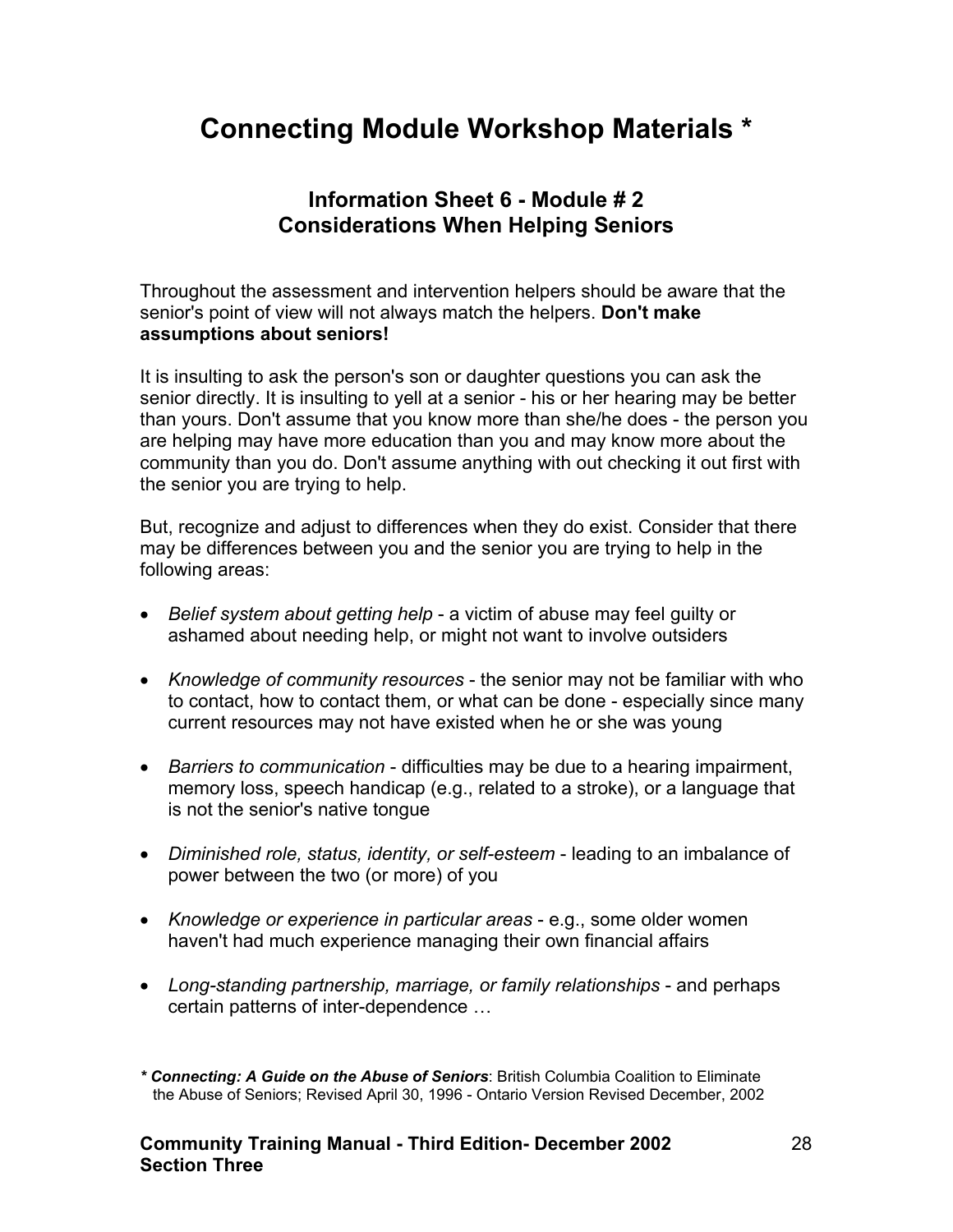# **Information Sheet 6 - Module # 2 Considerations When Helping Seniors Continued**

- *Sense of shame* the senior may not want to tell anyone about being abused by someone else
- *Discomfort about making contact with a sexual assault centre* because of longstanding taboos about talking about this subject
- *Decreased mobility* perhaps increasing the degree of isolation, loneliness, and/or difficulty in keeping appointments
- *Sense of being "beholden to the system"* the senior may be reluctant to disclose information about abuse for fear of losing benefits such as homemaker services
- *Devaluing of self* e.g., the degree to which ageist attitudes in society have been experienced and internalized
- *Assumption of having no future or anticipation of an unpleasant future* and including perhaps the fear of institutionalization
- *Assumption of long and positive future* enhanced by medical advances, benefit programs, availability of leisure time and retirement income, community activities, and a strong sense of personal power

*<sup>\*</sup> Connecting: A Guide on the Abuse of Seniors*: British Columbia Coalition to Eliminate the Abuse of Seniors; Revised April 30, 1996 - Ontario Version Revised December, 2002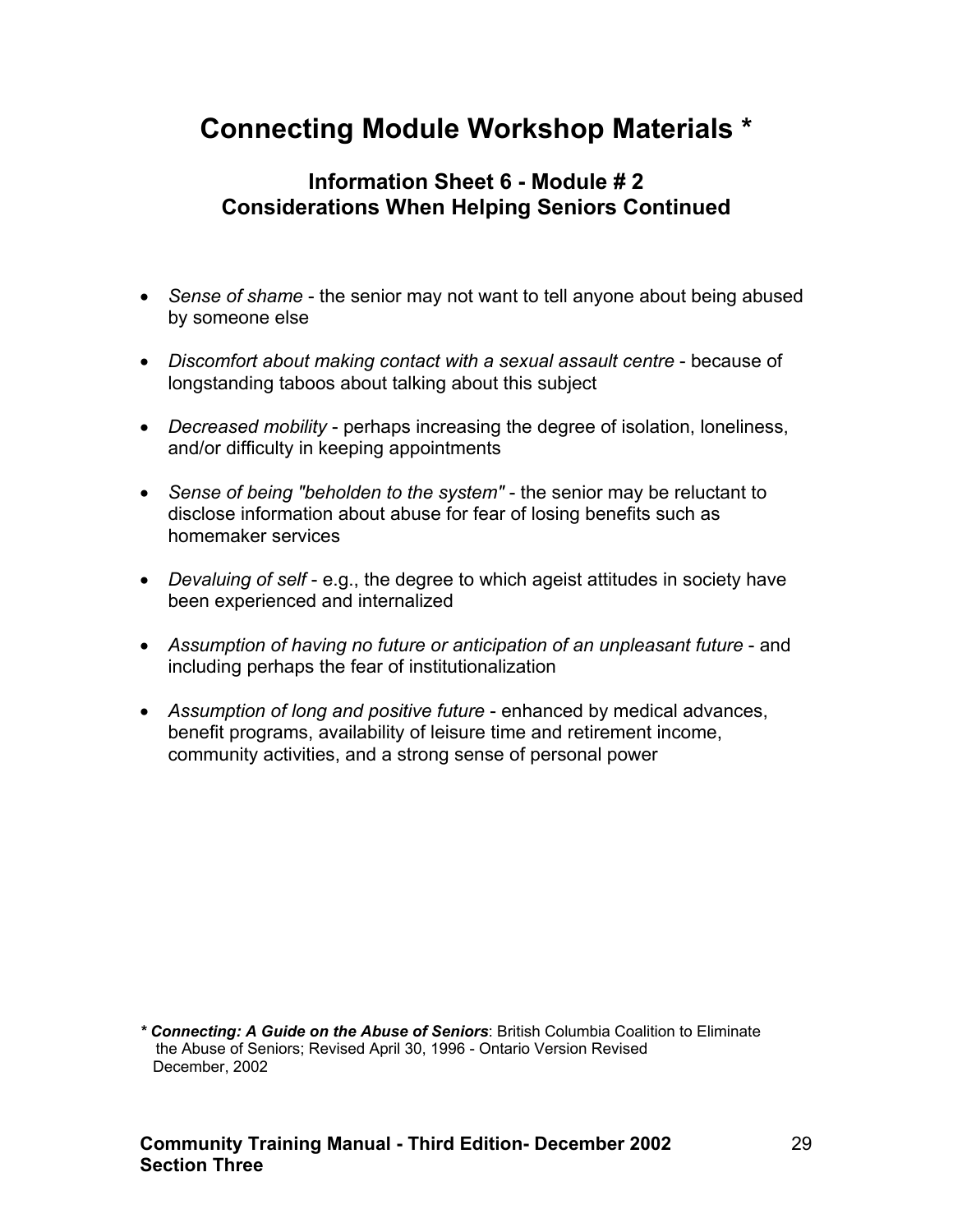### **Information Sheet 9 - Module # 2 Approach Strategies**

#### **1. If you are a paid service provider:**

#### **When considering how to make the first contact with the senior estimate:**

- The seriousness of the senior's condition
- The senior's ability to consent to a visit, and
- The potential co-operation (of lack of it) from other key individuals

#### **When making an appointment**

- Allow the senior time to prepare
- Give the senior a sense of control, and
- Be positive and firm

#### **When making a drop-in visit:**

- Have proper ID, use official car if possible, dress appropriately, and
- Whenever possible use a "natural link" to gain access, e.g., a neighbour, a friend, the apartment manager, a church member, etc.

**Source**: Tomita, Susan as quoted in Linda Todd and Gillian Taylor (1990); *Elder Abuse: What does it Mean? What can be done?*; Vancouver Island Regional Office; Mental Health Services; pp. 5 - 9

#### **2. If you are a concerned friend, neighbour, or community volunteer:**

#### **In offering to help the senior:**

- Try to establish co-operative and friendly relations with the senior
- Generally avoid references to "neglect" or "abuse"
- Offer realistic alternatives to the present situation
- Offer services that can help the senior and the other individuals involved in the case
- Empathize with family members who are caring for the senior
- Focus on the future by pointing out that conditions can be made better (make sure that you know that this is true before offering it!), and
- Be patient

**Source**: Oregon Office of Elderly Affairs (1981); *Elder Abuse and Neglect: a Guide for Practitioners and Policy Makers*, pp. 31 - 33

*\* Connecting: A Guide on the Abuse of Seniors*: British Columbia Coalition to Eliminate the Abuse of Seniors; Revised April 30, 1996 - Ontario Version Revised December, 2002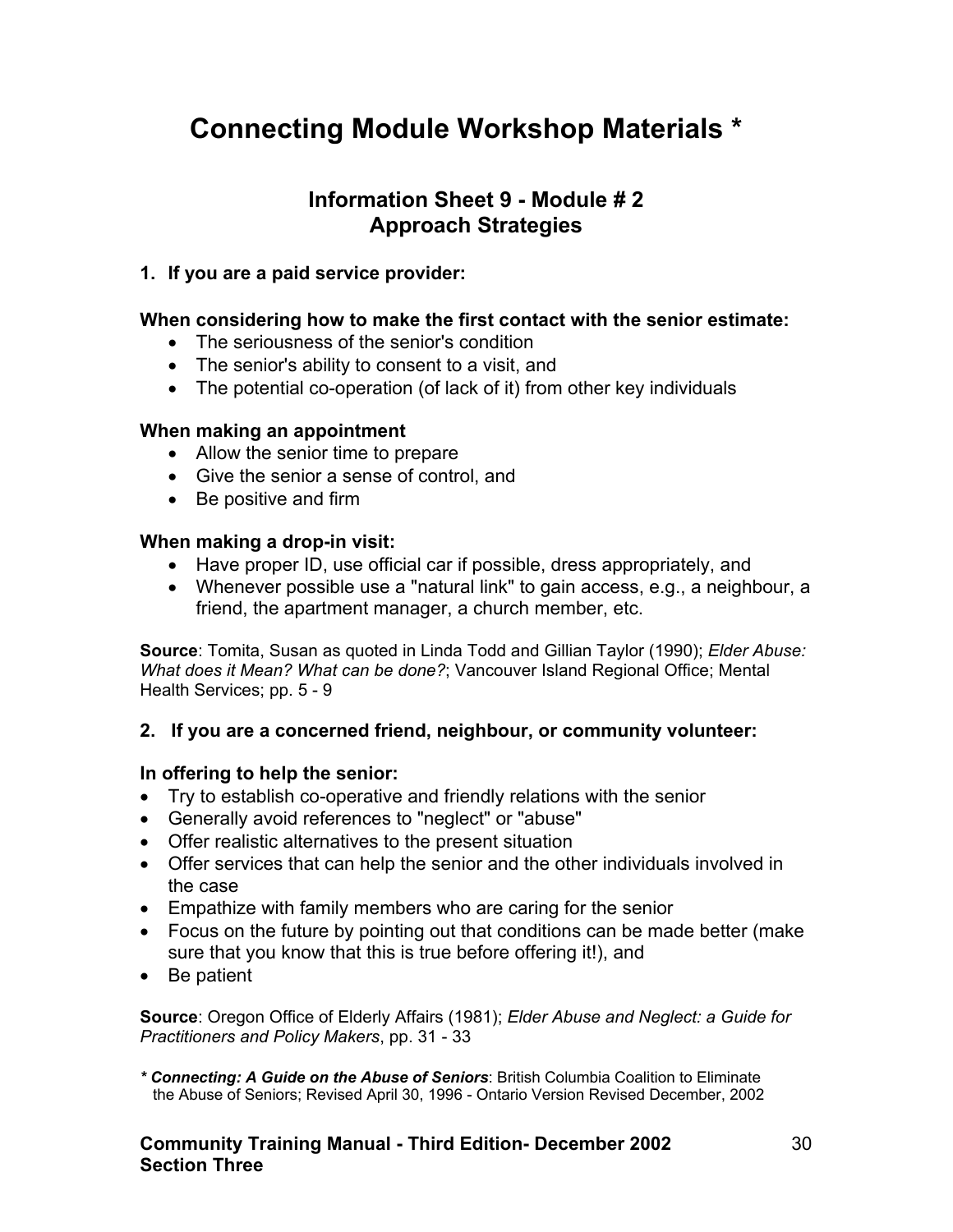### **Information Sheet 6 - Module # 3 Interview Techniques 1**

One of the most critical components when intervening or helping a senior who is being abused is the personal interview. The service provider or advocate will need to interview the person being abused (alleged or suspected). The family members, friends, neighbours, facility staff, paid or unpaid caregiver(s), and/or other service providers may also need to be interviewed.

The following suggestions are designed to help service providers and advocates obtain the necessary information for assessing and analyzing each situation, they are not meant to be taken as an adequate substitute for training in effective counselling techniques.

- **1. Introduce yourself and introduce what you will be doing. This will include:** 
	- Telling the senior who you work for and/or what you do/are doing
	- Reassuring the senior that you are here to help them make decisions, not to make them for them
	- Explaining confidentiality and any limits placed on you about keeping confidences
	- Assure the senior that your primary concern is their safety, that no one deserves to be hurt, and that you can help anyone who is being jurt find ways of ending the hurt

### **2. Use non-directive, or open-ended, questions. E.g.,**

- "I would like to learn more about your life here in (this house, apartment, facility)"
- "Tell me something about what kind of care/services, if any, that you receive."

### **3. Probe for additional information. E.g.,**

- "Could you explain that to me a little more?"
- "Could you give me some specific examples of that?"
- "How do you mean that?"

**Source:** Adapted with permission from *The Victoria Elder Abuse Project; General Outline for Assessment Process*; 1991, Victoria, British Columbia

*\* Connecting: A Guide on the Abuse of Seniors*: British Columbia Coalition to Eliminate the Abuse of Seniors; Revised April 30, 1996 - Ontario Version Revised December, 2002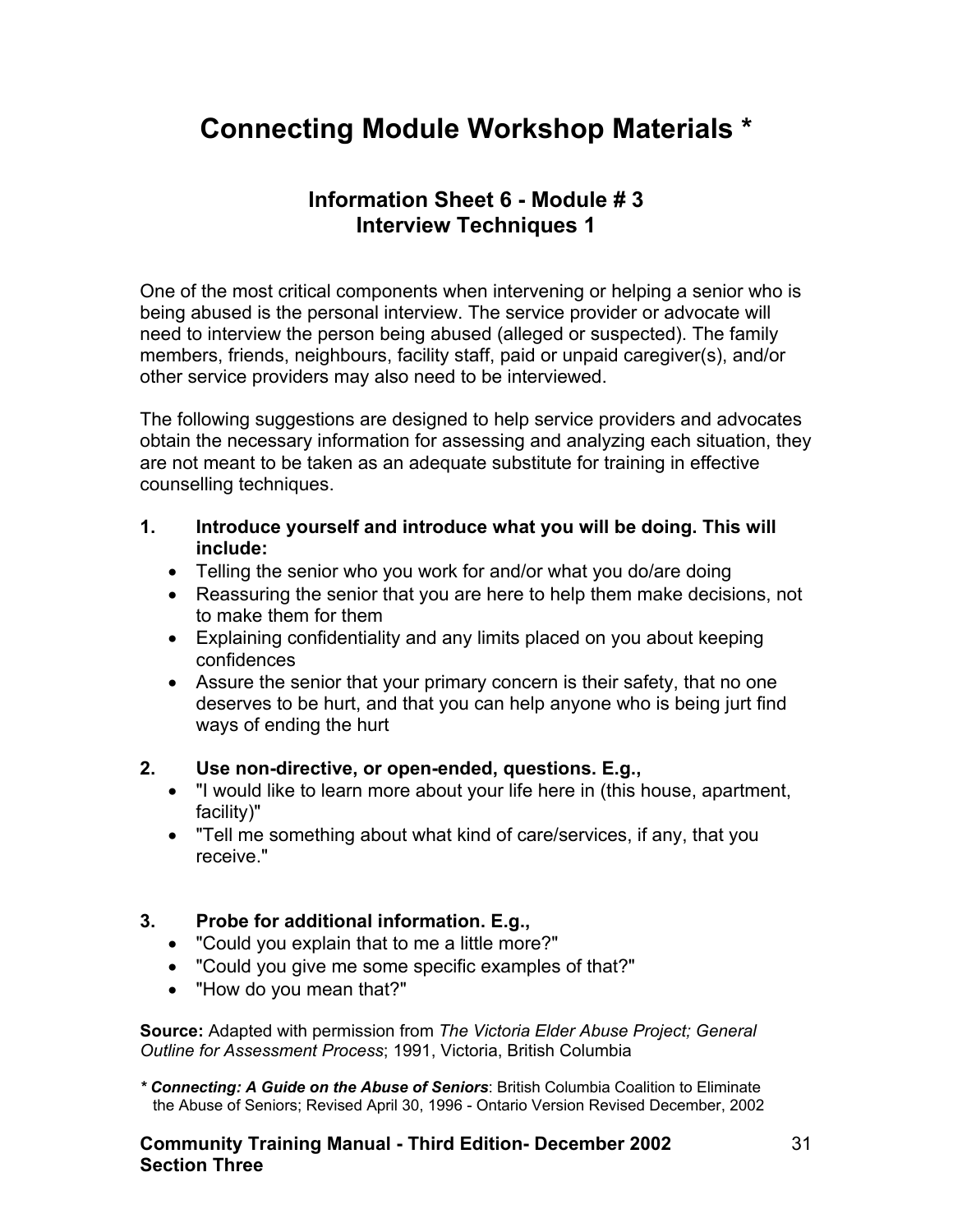# **Information Sheet 6 - Module # 3 Interview Techniques 1 Continued**

### **4. Occasionally ask direct questions**

This should be done only after the open-ended approach has been tried. Do remember that you are working with older **adults**, and not children. If you ask a direct question and the older person does not want to answer, quite simply, he or she won't.

- "Has anyone tried to hurt you recently? When was that?"
- "Has anyone tried to make you do something you didn't want to do?"

#### **5. Prepare to ask sensitive questions in a normal tone and manner**

Some topics, such as sexual abuse or the need for help with the bathroom and toilet care, may be sensitive or embarrassing matters for some seniors and for some service providers. The interviewer herself (himself) must first of all be personally convinced that the information obtained may be both relevant, significant and useful. This will likely help to make the interviewer more comfortable with the questioning process and, in turn, will motivate the senior to answer, and answer truthfully.

#### **6. Be willing to allow periods of silence in the interview process** Often being "present", and also comfortable with silence, will help create an atmosphere in which the senior will feel safe to disclose vital pieces of information - in his or her own time.

#### **7. Consider the mental capacity of the senior**

Some indicators of failing or limited mental capacity may be memory loss, contradictory answers, answers that seem unrelated to the questions, inability to understand questions…

Be cautious about categorizing a senior as incapable. Apparent memory loss can be due to stress (and abuse is very stressful), crisis, lack of self-esteem, or other factors. Do not discount the reports of people who appear to show these characteristics. An older adult who has limited orientation to reality may still report accurately a traumatic or seriously disturbing event, such as someone trying to climb into his or her bed.

**Source:** Adapted with permission from *The Victoria Elder Abuse Project; General Outline for Assessment Process*; 1991, Victoria, British Columbia

*\* Connecting: A Guide on the Abuse of Seniors*: British Columbia Coalition to Eliminate the Abuse of Seniors; Revised April 30, 1996 - Ontario Version Revised December, 2002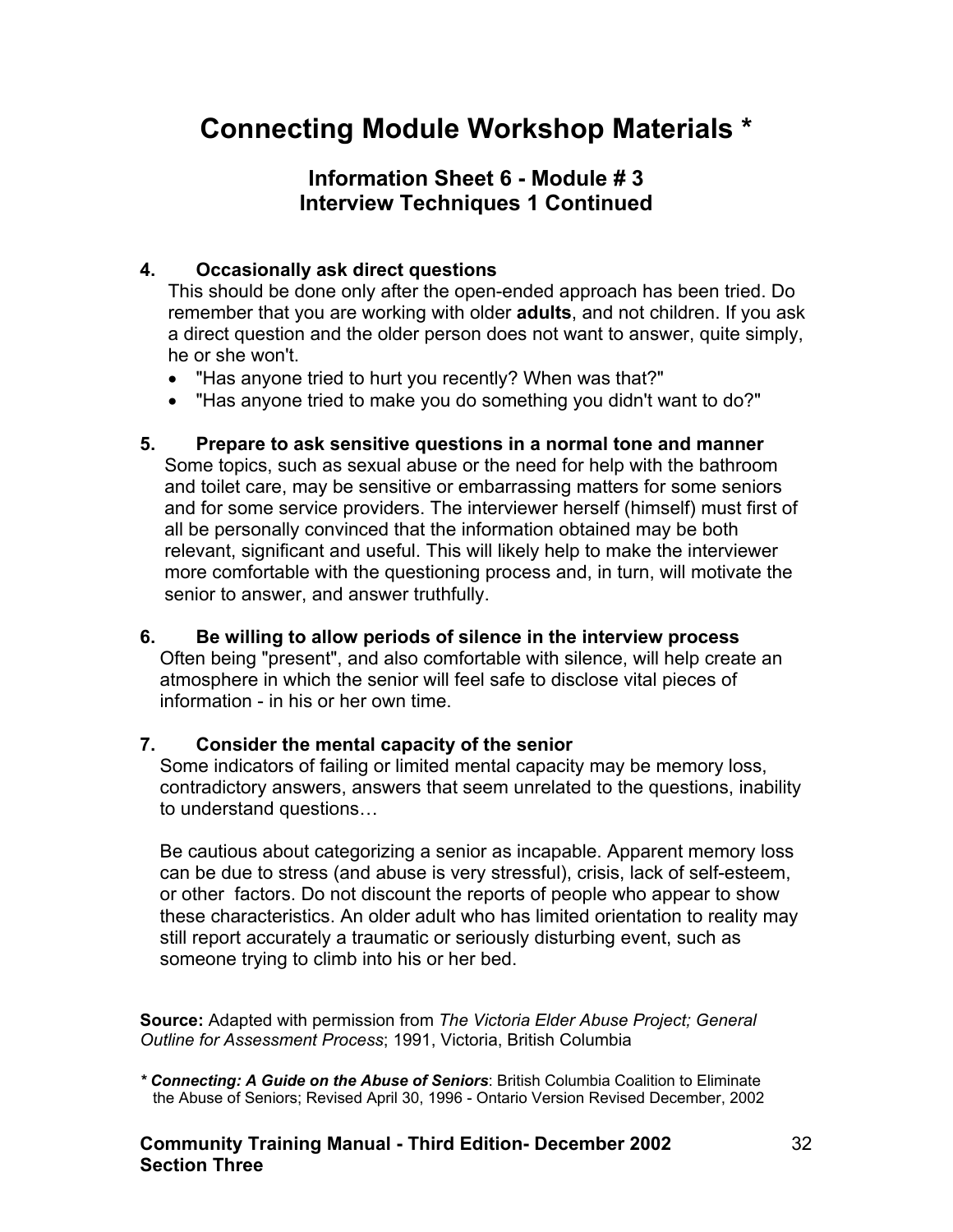### **Information Sheet 6 - Module # 3 Interview Techniques 1 Continued**

- **8. Try to conduct at least the initial interview without taking notes during the meeting.** Note-taking will usually diminish the likelihood of establishing rapport and trust with the senior.
- **9. Avoid direct physical touch use body language to indicate both willingness to listen** (e.g., by moving closer and "leaning into" the conversation), **and willingness to maintain a respectful distance** (e.g., by leaning back when a senior changes position or pulls away).
- **10. Document reports of abuse and neglect from additional sources** when the senior has limited capacity. Have the older adult's permission to do this whenever possible.
- **11. Provide information about seniors' human and legal rights.** Many people stay in abusive situations because they do not have correct information about their rights, and many abusers use this ignorance to maintain power and control.
- **12. When offering help, find areas of agreement with the senior about what to do next.**

Whenever possible take direction from the senior rather than giving instruction to them. Acknowledge, and respond to, any reluctance or denial.

- **13. Be open in your responses to the senior's requests for the rationale related to the questions you are asking.**
- **14. Use paraphrasing to reflect the senior's disclosures, understanding, and instructions.**

**Source:** Adapted with permission from *The Victoria Elder Abuse Project; General Outline for Assessment Process*; 1991, Victoria, British Columbia

*<sup>\*</sup> Connecting: A Guide on the Abuse of Seniors*: British Columbia Coalition to Eliminate the Abuse of Seniors; Revised April 30, 1996 - Ontario Version Revised December, 2002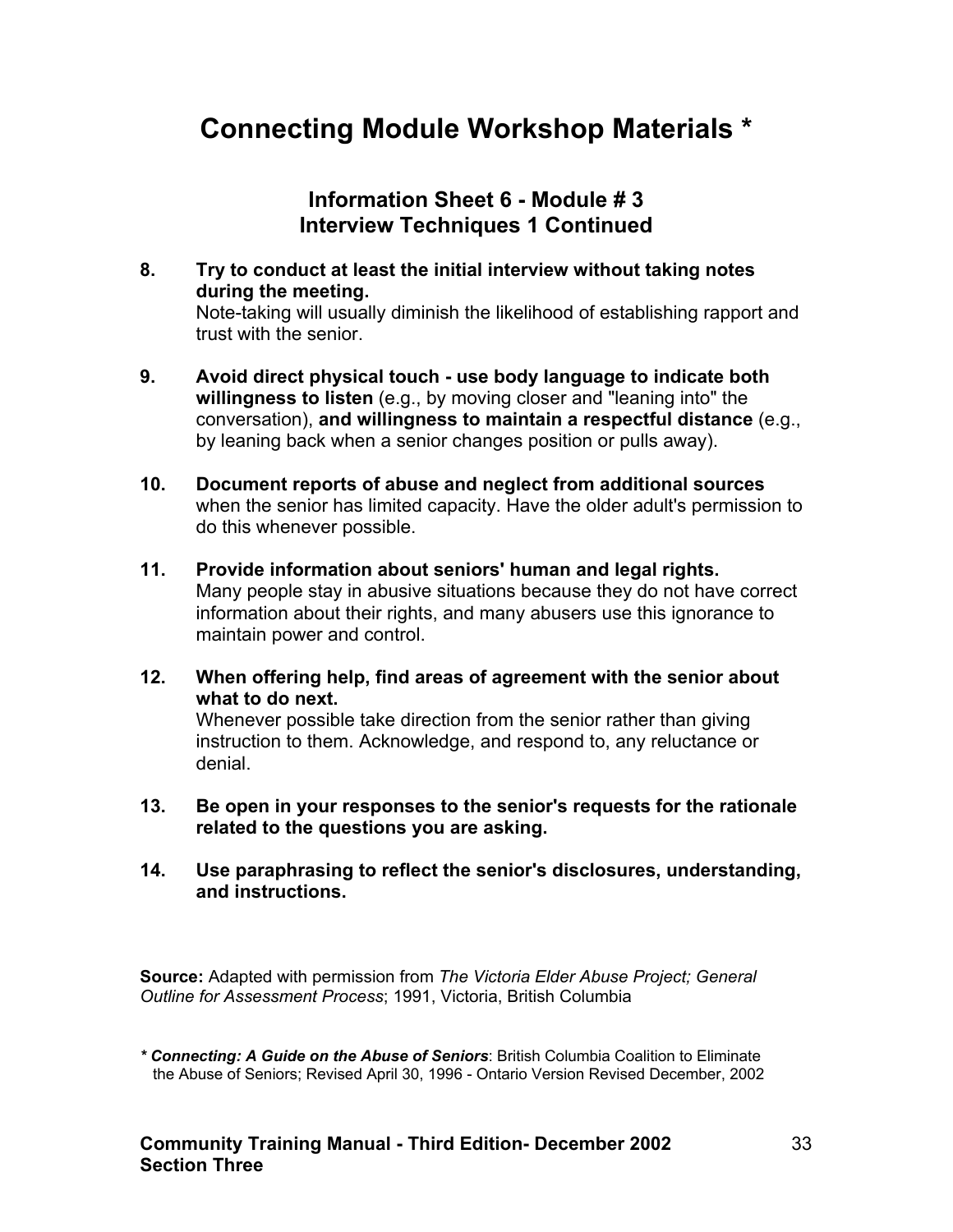### **Information Sheet 8 - Module # 2 Intervention Guidelines**

### **Principles of Intervention:**

In a suspected case of abuse intervention should:

- Be aimed at maximizing the choices of the senior and her or his family\*
- Be based on the strengths of the senior and his or her family and their abilities for positive action
- Be the least intrusive or restrictive\*
- Only be undertaken with the voluntary and informed consent of the senior whenever and to whatever degree that person is able to participate
- Respect the senior's (and their family's) confidentiality

### **Goals of Intervention:**

The fundamental purpose of intervention is to put an end to abuse that has occurred or is occurring, and prevent it from happening again in the future.

A decision-making framework for intervention should:

- Identify the senior who is being abused
- Identify the type of intervention to be carried out
- Determine the content of the intervention
- Describe the circumstances in which the intervention should take place
- Recognize that all mentally capable seniors have the right to determine what outcome of the intervention, if any, is acceptable

**Source:** *Inter-Ministry Committee on Elder Abuse* (1992), *Principles, Procedures and Protocols for Elder Abuse*; Continuing Care Division, Ministry of Health; Victoria, British Columbia

*\* Connecting: A Guide on the Abuse of Seniors*: British Columbia Coalition to Eliminate the Abuse of Seniors; Revised April 30, 1996 - Ontario Version Revised December, 2002

<span id="page-33-0"></span> $\overline{a}$  "Family" means those members of the senior's personal support network who are non-abusive. Avoid interactions which increase the abusive family member's ability to exert control over the senior.

<span id="page-33-1"></span>A good guideline for assessing whether or not an action is intrusive is to ask the senior. Questions need to be accompanied by reassurance that accepting help is acceptable and appropriate.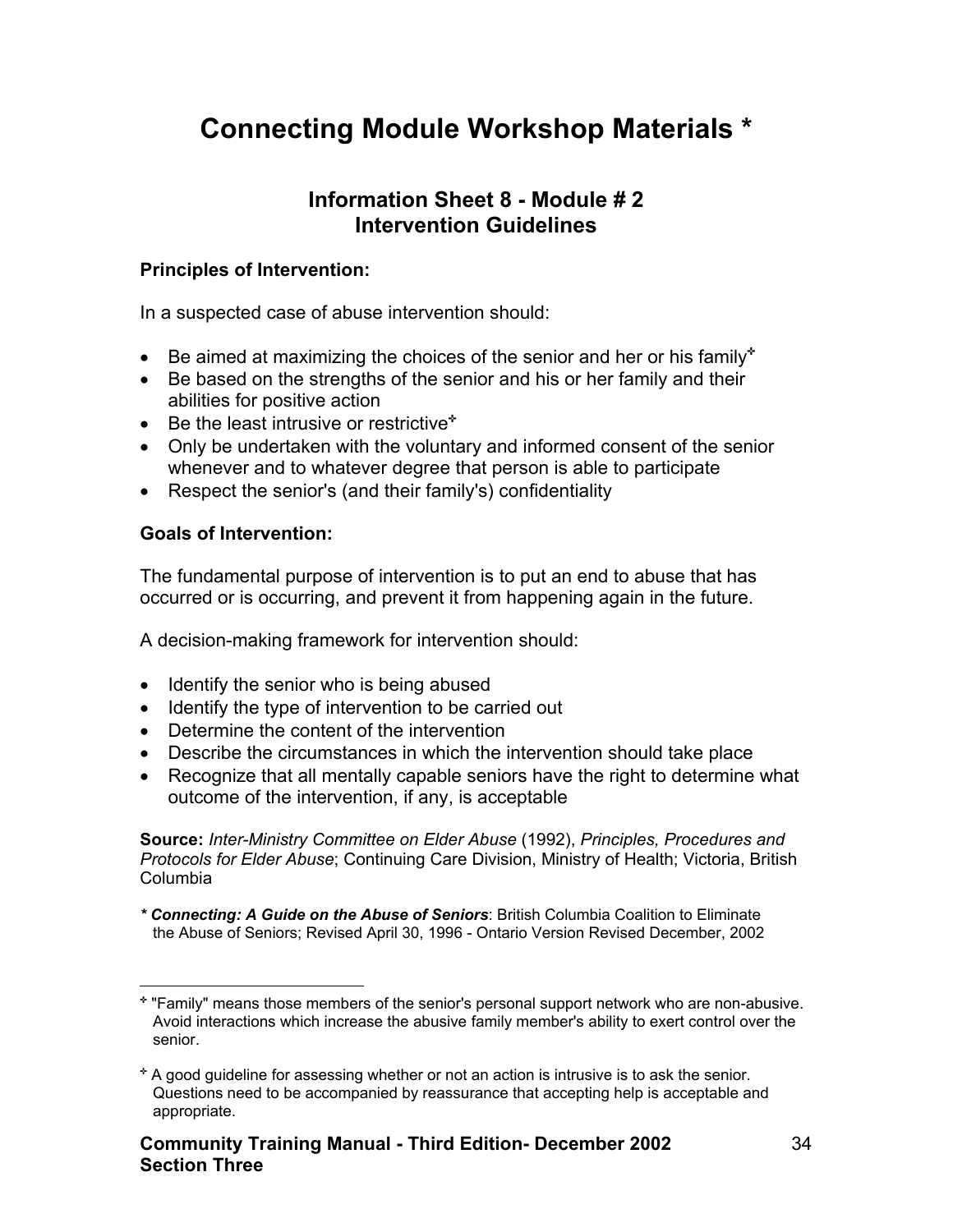## **Information Sheet 8 - Module # 2 Intervention Guidelines Continued**

### **Organizing information for Intervention Planning:**

- 1. Identify key individuals (documented and anticipated)
- 2. Document the facts
- 3. Place the facts in the correct chronological sequence
- 4. Identify the key issues
- 5. List the pieces of information that are missing
- 6. Make a list of your information priorities and determine sources, and strategies, for securing that information
- 7. Confirm the senior's wishes and needs
- 8. Consult with professionals in the criminal justice system to determine whether a crime has taken place
- 9. Identify relevant resources within the community and the procedures, and potential barriers, in accessing services

**Source:** *Inter-Ministry Committee on Elder Abuse* (1992), *Principles, Procedures and Protocols for Elder Abuse*; Continuing Care Division, Ministry of Health; Victoria, British Columbia

*\* Connecting: A Guide on the Abuse of Seniors*: British Columbia Coalition to Eliminate the Abuse of Seniors; Revised April 30, 1996 - Ontario Version Revised December, 2002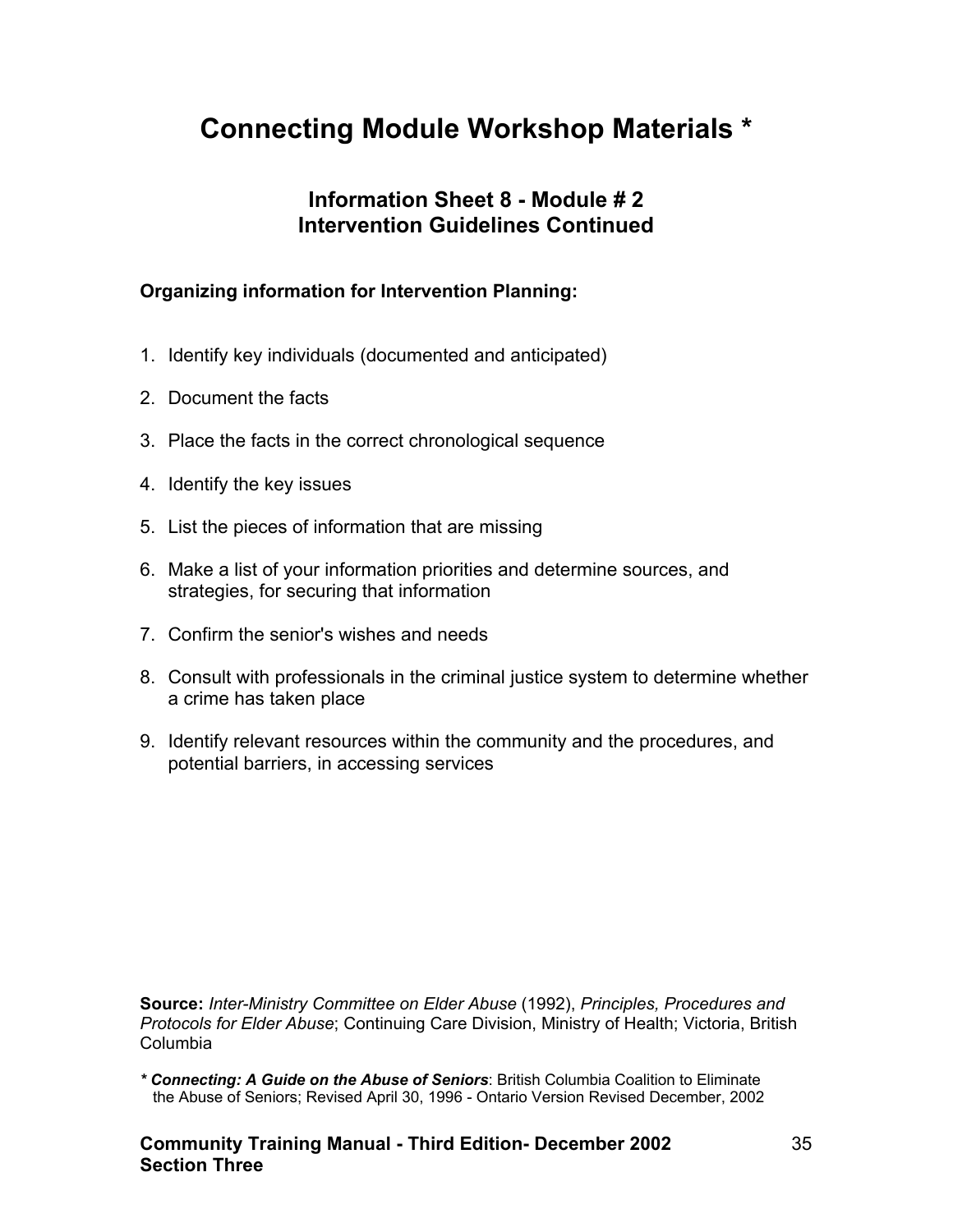# **Worksheet 5 - Module # 2 Intervention Checklist**

### **A. Analysis of Situation:**

- 1. Is there a problem here? Yes [ ] No [ ]
- 2. What is it?
- 4. What has to change in this situation?

### **B. Analysis of Personal Role:**

- 1. Can I do something it? Yes [ ] No [ ]
- 2. What can I do?
- 3. What are the first three things I would do?
- 4. What are the risks to the key individuals if I do nothing?
- 5. Do any aspects of this case make me feel uncertain or uncomfortable about my own abilities?
- \* *Connecting: A Guide on the Abuse of Seniors*: British Columbia Coalition to Eliminate the Abuse of Seniors; Revised April 30, 1996 - Ontario Version Revised December, 2002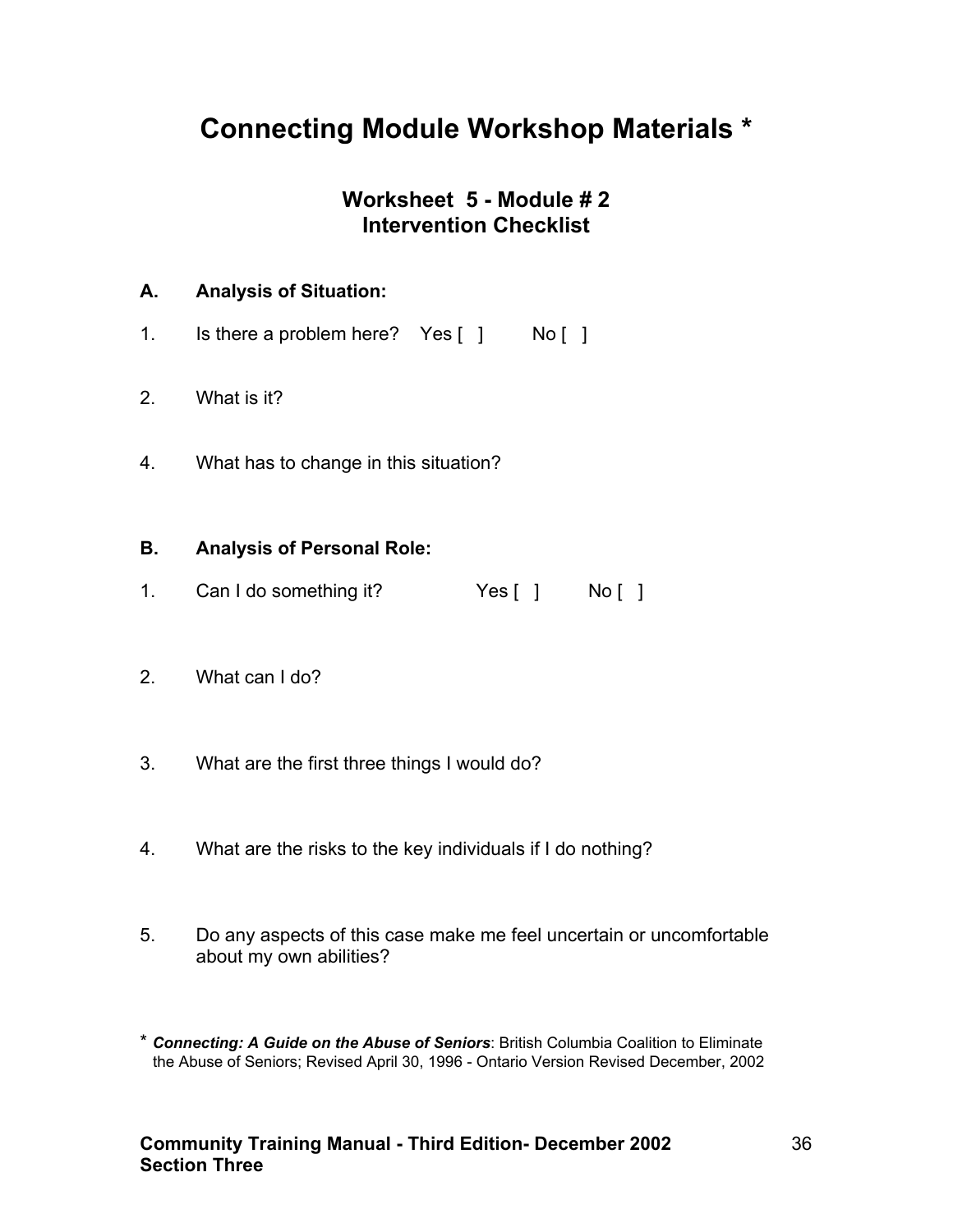## **Worksheet 5 - Module # 2 Intervention Checklist Continued**

### **C. Analysis of Personal Responsibility:**

- 1. What are the repercussions if I act? Does my action infringe on anyone's human or legal rights?
- 2. Do I have the legal right to act? Yes  $\begin{bmatrix} 1 \\ 1 \end{bmatrix}$  No  $\begin{bmatrix} 1 \\ 1 \end{bmatrix}$ If yes, what is it?
- 3. Do I have the legal responsibility to act? Yes [ ] No [ ] If yes, what is it?
- 4. What agency policies or guidelines could help me make a decision on whether or not to act?

### **D. Analysis of Intervention Possibilities:**

- 1. Who is the person I'm responsible to help? (E.g., individual, couple, family or group)
- 2. What are the reasons for helping this person?
- \* *Connecting: A Guide on the Abuse of Seniors*: British Columbia Coalition to Eliminate the Abuse of Seniors; Revised April 30, 1996 - Ontario Version Revised December, 2002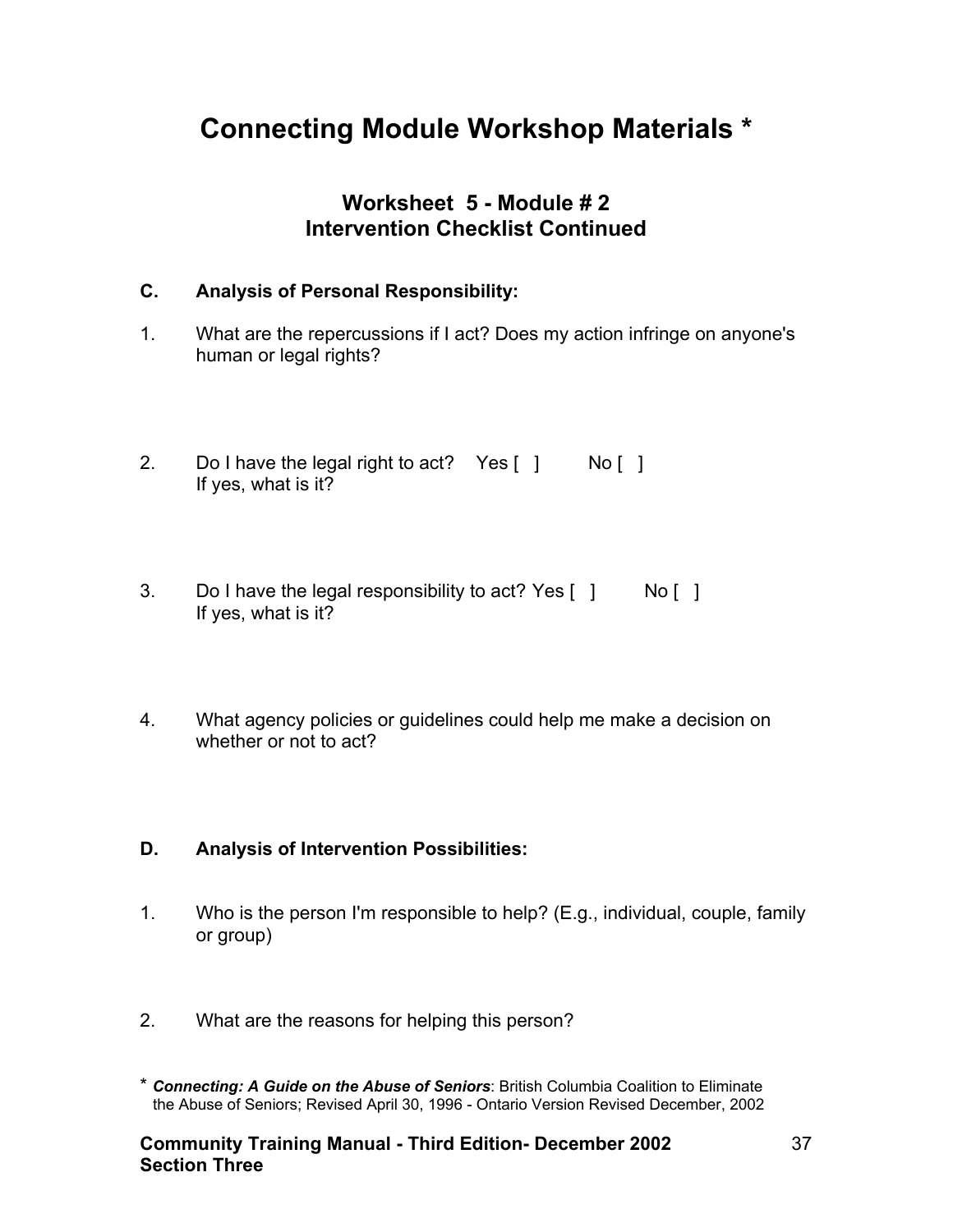## **Worksheet 5 - Module # 2 Intervention Checklist Continued**

### **E. Analysis of Intervention Possibilities Continued:**

- 3. Who else needs help (if any)?
- 4. What is the rationale for including them?
- 5. What is the content of the intervention?
- 6. What process is involved? (E.g., educational, therapeutic, environmental, advocacy)?
- 7. What are the causal or contributing factors of the abuse that might be addressed by the intervention?
- 8. Would I be doing all this if the person was 40 or 50 years old? Would I be doing anything differently with a younger person?
- 9. How will I protect the confidentiality of the senior's information?

<sup>\*</sup> *Connecting: A Guide on the Abuse of Seniors*: British Columbia Coalition to Eliminate the Abuse of Seniors; Revised April 30, 1996 - Ontario Version Revised December, 2002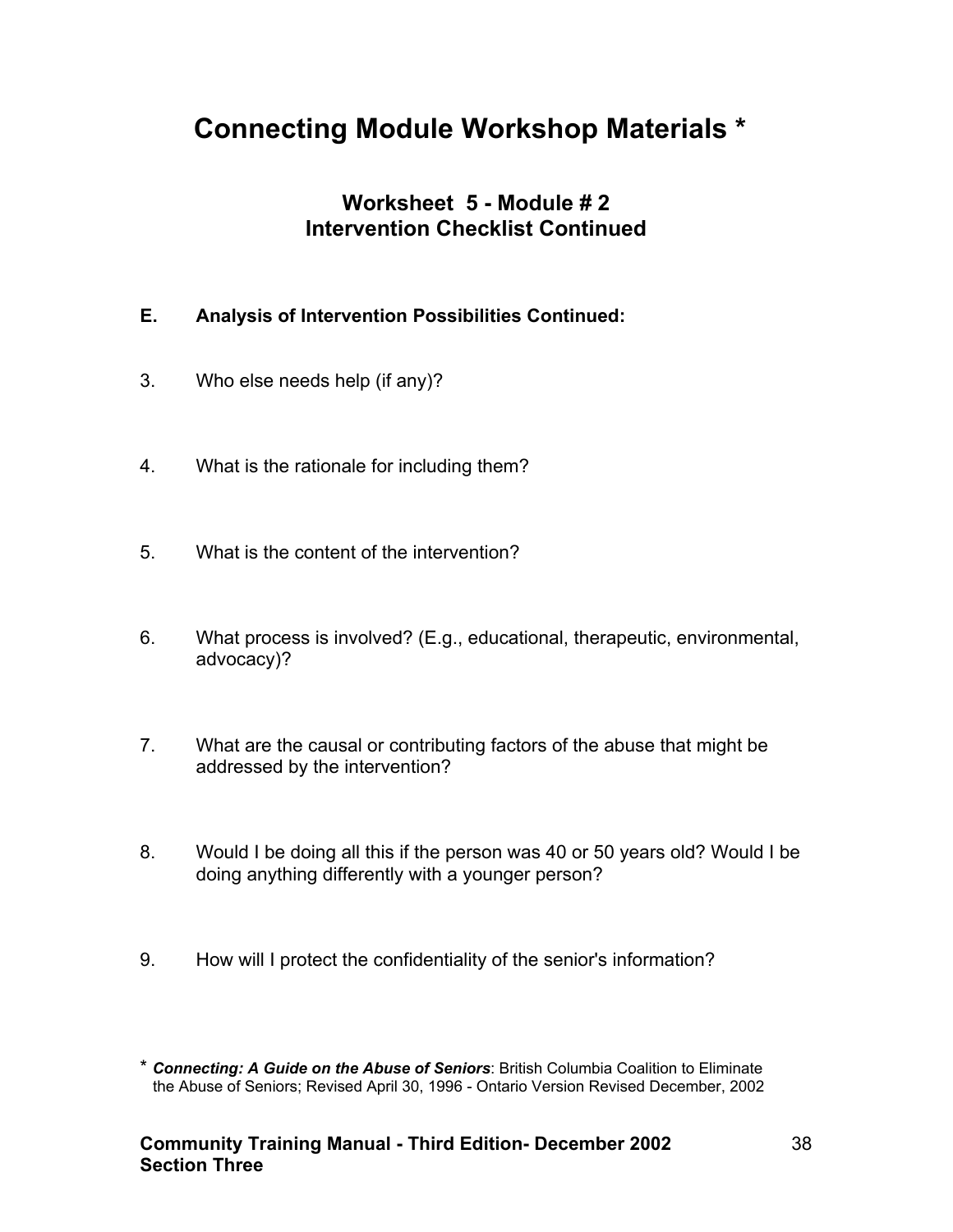### **Information Sheet 4 - Module # 2 Components of Work with Scenarios**

[The following is obviously a guide to assist you regarding the actions you could envision taking, and the plans that you could make, when you are working on scenarios of abuse. It is suggested that you create small working groups consisting of individuals from within your community the members of which would then work on resolving pre-designed scenarios of abusive situations. Ideally the groups will consist of service providers to older adults and older adults themselves. **Please ensure that your scenarios are not exact "stories" of abuse from your community so as to respect the confidentiality of the individuals involved in real abuse situations.**]

- 1. Analysis of initial information
- 2. Identification of intervention options and possible repercussions (positive and negative)
- 3. Identification of additional information needs and data collection strategies
- 4. Information gathering
- 5. Action (intervention) planning
- 6. Adapting intervention strategies for different senior profiles
- 7. Revising action plans using additional information on legal rights and recourse and benefit entitlements
- 8. Implementation (partial) of action plan with senior
- 9. Inter-agency consultation on action plans

<sup>\*</sup> *Connecting: A Guide on the Abuse of Seniors*: British Columbia Coalition to Eliminate the Abuse of Seniors; Revised April 30, 1996 - Ontario Version Revised December, 2002